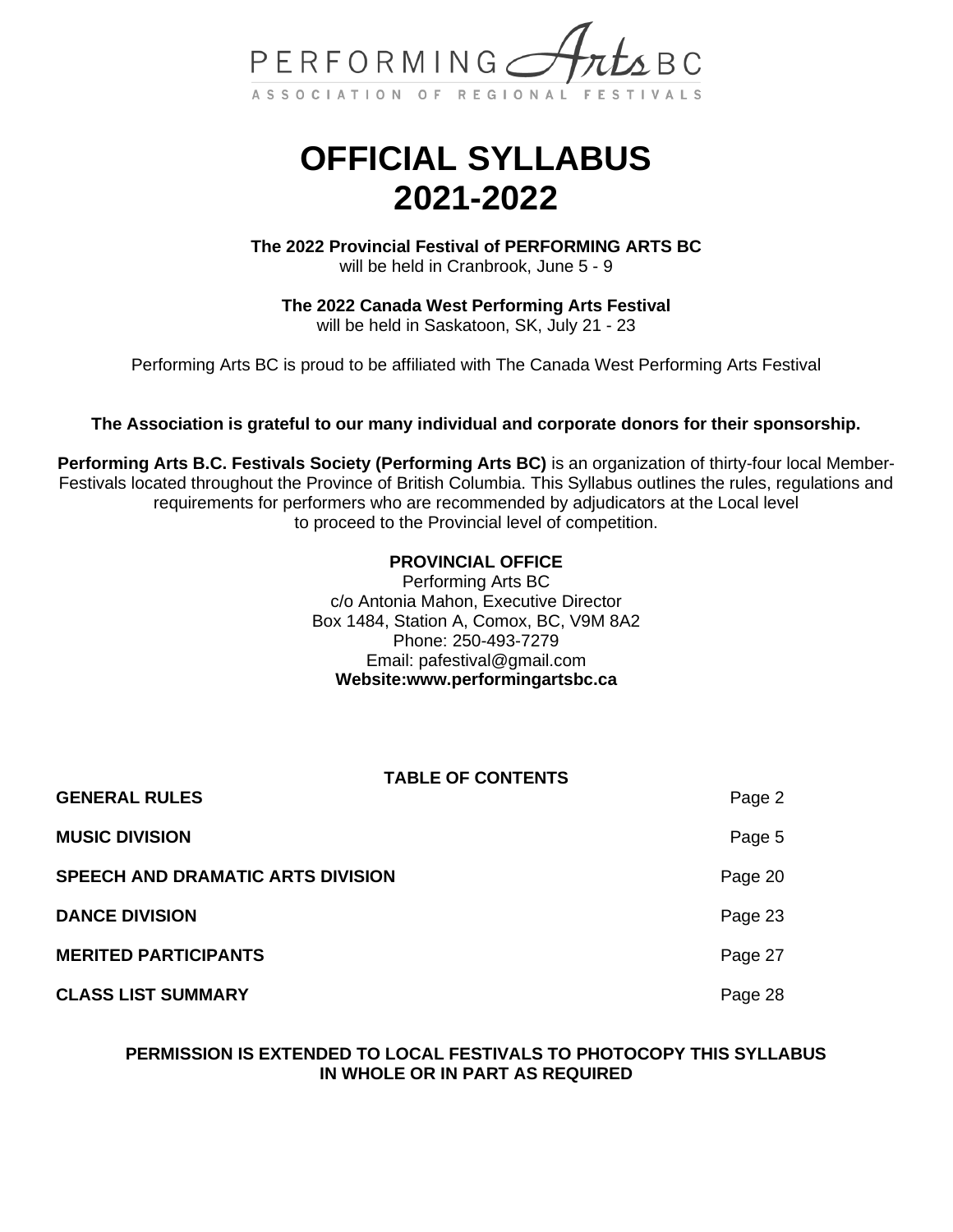*PABC Official 2021-2022 Syllabus Page 2 - General Rules*

### **RESPONSIBILITIES OF LOCAL FESTIVALS: ENTRIES TO THE PROVINCIAL FESTIVAL**

**It is the responsibility of each local Festival committee to ensure that all entry requirements are met prior to submitting entries. It is not possible for the Provincial Association to check entries, nor to be responsible for their accuracy and appropriateness; therefore, it is imperative that the local Festival be scrupulous in ensuring that all entries are correct and that they comply with the entry rules for that particular discipline and in accordance with the 2021-2022 Official Syllabus. Failure to do so may lead to disqualification of the competitor.**

### **IT IS THE RESPONSIBILITY OF THE LOCAL FESTIVAL COMMITTEE TO ENSURE THAT EACH OF ITS RECOMMENDED COMPETITORS HAS READ AND FULLY UNDERSTANDS THE RULES & REGULATIONS CONTAINED HEREIN.**

### **IT IS THE RESPONSIBILITY OF EACH PARTICIPANT TO READ AND COMPLY WITH ALL RULES GOVERNING THE PROVINCIAL FESTIVAL**

Unauthorized copies of copyrighted material are not permitted. Local Festivals must also ensure that their competitors will provide sufficient original scores/scripts for use at the Provincial Festival or have appropriate authorizations for copies.

### **GENERAL RULES FOR PROVINCIAL LEVEL COMPETITIONS (ALSO KNOWN AS THE "PROVINCIAL FESTIVAL")**

### **WORKING MANAGEMENT**

Competitions are produced under the general administration and management of the Performing Arts BC Board of Directors and coordinated by the Provincial Executive Director. Any questions not dealt with in these rules shall be referred to the PERFORMING ARTS BC Board of Directors in writing: the decision of the Board shall be final.

The decision of the Board of Directors on all matters pertaining to the interpretation of the rules and administrative procedures is final.

The PABC board will regularly review the syllabus and present possible changes to a General meeting of the society. Changes which clarify wording will come into effect when passed.

### **ELIGIBILITY**

- 1. All competitions shall be open to non-professional performers who are living or studying in BC and who are selected by adjudicators at festivals affiliated through PABC. This condition does not apply to those bona fide students of the performing arts who teach for the purpose of applying the money so earned for the furtherance of their education, and does not preclude occasional remuneration received for services rendered in the arts.
- 2. Only those competitors of solo music, dance and speech arts classes and instrumental chamber group and Open Duo Speech Arts classes receiving an adjudicator's recommendation at the local Festival level may enter the Provincial Level Competitions, and must compete in the category so recommended.
- 3. **Age of competitors is determined as of December 31st before the upcoming Provincial Festival**. No single competitor may be over the age of 28.
- 4. Immediately following the local Festival, a member-festival may submit one recommended competitor only for a provincial-level class upon adjudicator's recommendation. However, single-discipline (dance and speech arts only) member festivals have the option of sending two recommended competitors in each level. Multi-discipline festivals have the option of sending two recommended competitors in each level of a discipline if, in the previous year, they have reported and paid affiliation fees accordingly for the qualifying number of entries in that discipline. The number of qualifying entries shall be counted according to the following discipline groups: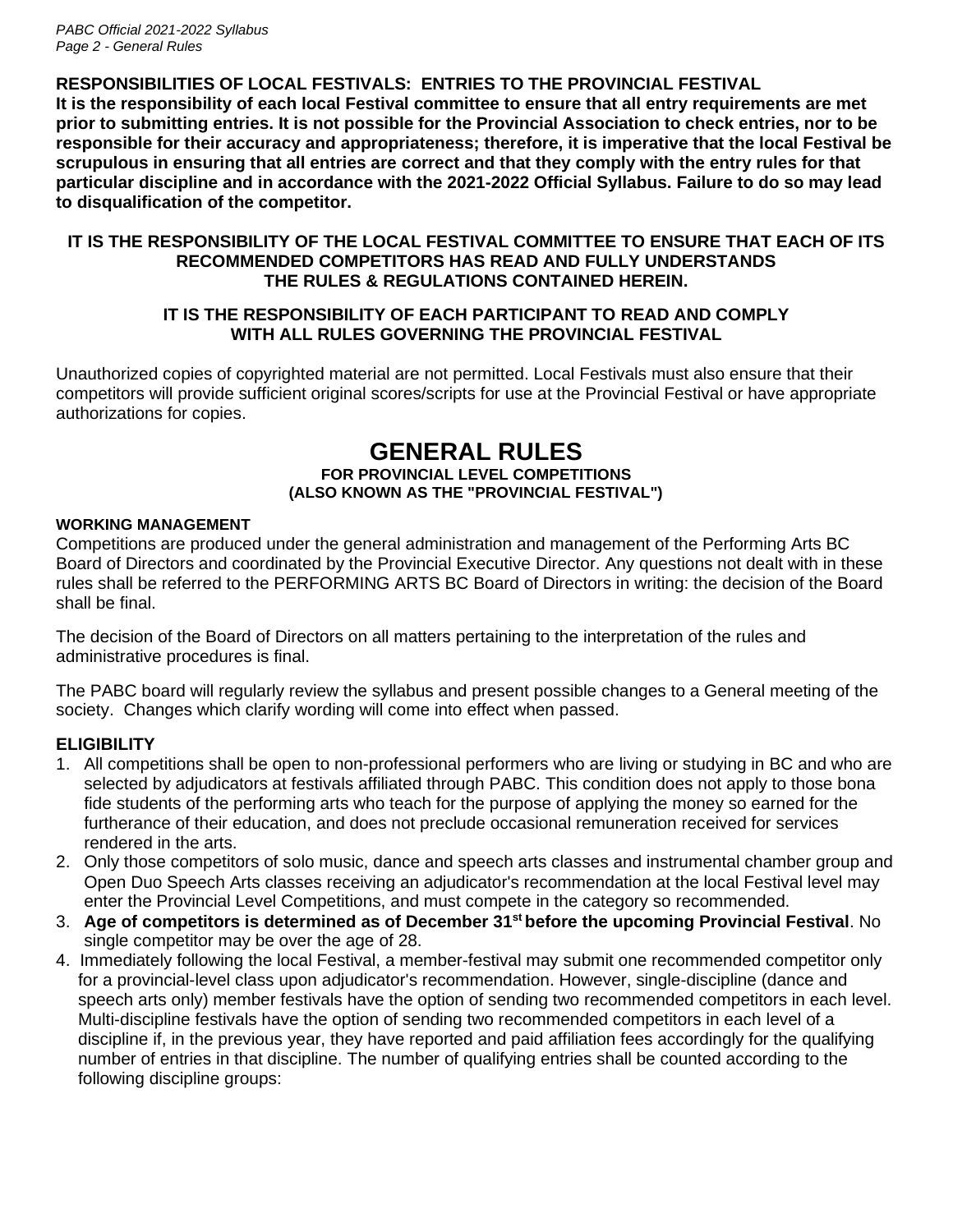- 250 or more in Piano
- 150 or more in
	- o Strings and Guitar
	- o Woodwinds and Brass
	- o Speech Arts
	- o Classical Voice
	- o Musical Theatre
	- $\circ$  Any festival may send two qualified chamber groups to the Provincial Festival in each level of competition.

 Any festival which, in the previous year, has reported and paid affiliation fees for more than 200 registered participants in **solo stage entries** may send one additional representative in each of Level II & Level III Stage to the Provincial Festival. Numbers submitted for 2019 will be used to determine entry numbers for 2022.

### **A festival may send any number of qualified competitors to a Provincial Excellence class upon an adjudicator's recommendation. See specific rules on page 7.**

- 5. Local secretaries should check the Provincial Office registration site for an update on recommended competitors to date. As a courtesy, member festivals may advise neighbouring festivals of all competitors who have accepted a recommendation for the Provincial Festival. Once a competitor has accepted a full Provincial recommendation, he/she is not eligible for Provincial recommendations at any other Festival (with the possible exception of chamber group competitors). Merited Participants may still accept a full Provincial recommendation from another festival.
- 6. To avoid controversy, the selection of competitors must be the sole responsibility of the adjudicators.
- 7. In order to be considered for recommendation by the adjudicators, a competitor must have performed in at least two (2) solo classes in the same discipline at a local festival and have received 2 marks of 85 or over in those classes. A possible exception (to two solo classes) is in the Chamber Group section and the Speech Arts Open Duo class.
- 8. Where possible, competitors should represent local Festivals serving the geographic area where they live or study. However, if there is no recommended competitor from the geographic area, adjudicators may recommend from outside this area unless prohibited by local Festival rules.
- 9. Competitors who have won a PERFORMING ARTS BC Provincial class cannot again be recommended for Provincial level in the same class but may subsequently receive the adjudicator's recommendation to compete in a higher class. **The sequence of classes is Junior A - Junior B, where applicable – Intermediate -Senior – Provincial Excellence.** Non-winners at the Provincial Finals may continue to enter the same class as long as all requirements are met. Non-Winners may not compete in a lower class regardless of their age. If a competitor has won their discipline in the Provincial Excellence classes they are no longer eligible to compete at the Provincial Festival in that discipline.
- 10. Other than the exceptions listed under the Music Division General Regulations and Guidelines, no competitor may be recommended/perform in more than one class at the Provincial Festival.

### **ENTRIES**

- 11. Immediately following each local Festival, the local Festival's Provincial Contact should collect the required information from each recommended competitor and enter this into the Provincial database within two (2) weeks of the final competition of that local festival. All deadlines, requirements and guidelines of the Provincial Association must be complied with.
- 12. It is the responsibility of each competitor to return the waiver that is attached to the registration confirmation to the Provincial Office, along with payment. This must be received by the Provincial Office within two (2) weeks of receiving the email. Where the local festival pays the Provincial Festival entry fees the performer must still return a signed waiver form. The local festival office is then responsible for assuring that payment reaches the Provincial Office as soon as possible after the completion of the local festival. Cheques must be made payable to PERFORMING ARTS BC. E-transfers and PayPal are also accepted for payment. **Entry fees are non-refundable.**
- 13. Competitors must perform the selection(s) listed on their entry form. The order of performance is their own choice with the exception of Dance. One of the selections must be the qualifying performance from the local festival. Selection changes at the Provincial Festival will not be allowed.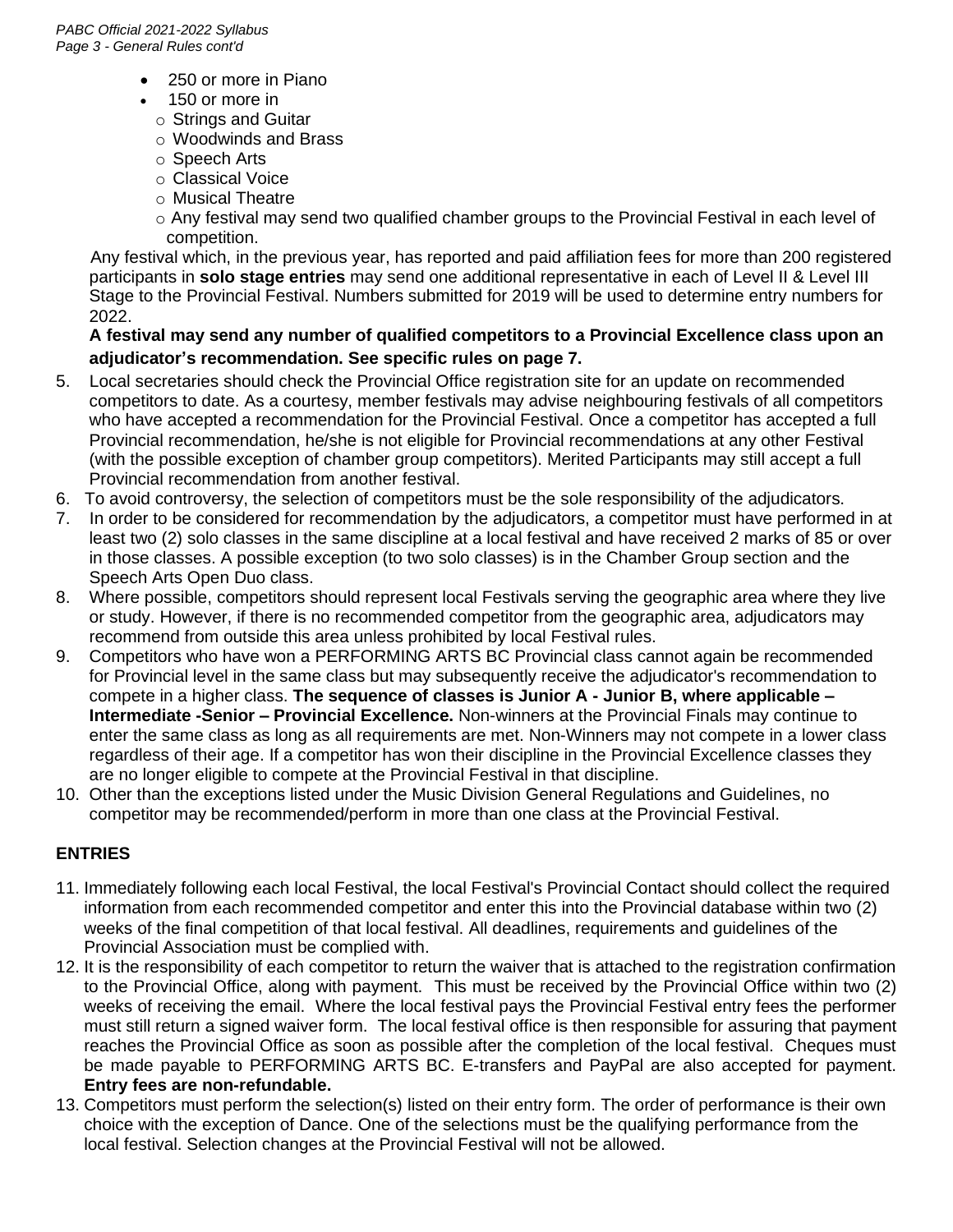### **PROGRAMME**

- 15. A tentative schedule of classes will be established in early spring. **Check the web site frequently for revisions.** As there are many considerations in developing a schedule and the order of performance, special requests cannot normally be granted, although the office will attempt to be as reasonable as possible, especially concerning accompanists in the Music Division. Only the PABC Board of Directors and/or Executive Director may alter the order of performance during the Festival.
- 16. Music and speech arts competitors must be at the performance venue at least 15 minutes prior to class or performance commencement. **Dance has very specific check-in times that can be found on page 24.** Music and scripts must be handed in prior to the commencement of the class: competitors must be prepared to perform when so requested and shall not commence the performance until introduced. Competitors must be present for the remainder of the class as well as for adjudications and announcement sessions of their category. As a courtesy to fellow competitors, we encourage all competitors to be present for the entire session.

# **COMPETITION AND ADJUDICATION PROCESS**

- 17. All copyrights regarding music and printed text must be observed. Please see copyright requirements specific to each division.
- 18. Time limits: Selections must be accurately timed and stated on the entry form. Competitors exceeding the stated time limits for the class will be disqualified.
- 19. Competition venues (other than warm-up rooms) and pianos may not be used for rehearsal/practice/ performance of any kind prior to competition.
- 21. **A competitor may not perform any selection he/she has previously won with in Provincial competition.**
- 22. Communication with the adjudicator on the part of competitors, teachers, coaches, or parents prior to competition and the presentation of awards is absolutely forbidden.
- 23. Concert etiquette is expected. NO videos, audio recordings or photographs may be taken during competition, adjudications, workshops, etc. Cell phones must be turned off within the performance venue. PERFORMING ARTS BC reserves the right to take official photographs at appropriate times for archival and publicity purposes.
- 24. There shall be only one winner per class in all Divisions.
- 25. Winners of classes finished by 4:00pm of the second day of the festival may be invited to perform at the Provincial Honours Concert. Winners of classes completed after that may be asked to perform during the Dance Finals or Provincial Excellence concerts.
- 26. All participants must attend **all** sessions and workshops for their discipline level. The President and Executive Director may make exceptions in the case of scheduling conflicts within the festival or other extenuating circumstances.

# **AWARDS**

27. Cash prizes, tuition awards and gift certificates may be available, to be awarded at the discretion of the adjudicators, as outlined by scholarship donors. Adjudicators' decisions are final with respect to the choice of award recipients. The adjudicator's decision in all matters of adjudication, including the choice of award recipients, is final.

# **COMPLAINTS AND PROTESTS**

28. Complaints and protests must be made in writing and directed to the PERFORMING ARTS BC Board of Directors together with a protest fee of \$25.00 immediately after the class or action. If the protest is upheld, the fee will be refunded. The decision of the Board with respect to complaints and/or protests is final.

### **DISQUALIFICATION**

**29. The Association does not wish to disqualify any performer and sincerely advises all local Festival officers, competitors, parents, teachers and coaches, to abide by the Regulations and class descriptions herein and to abide by the spirit of the Provincial Festival so that infractions do not occur.**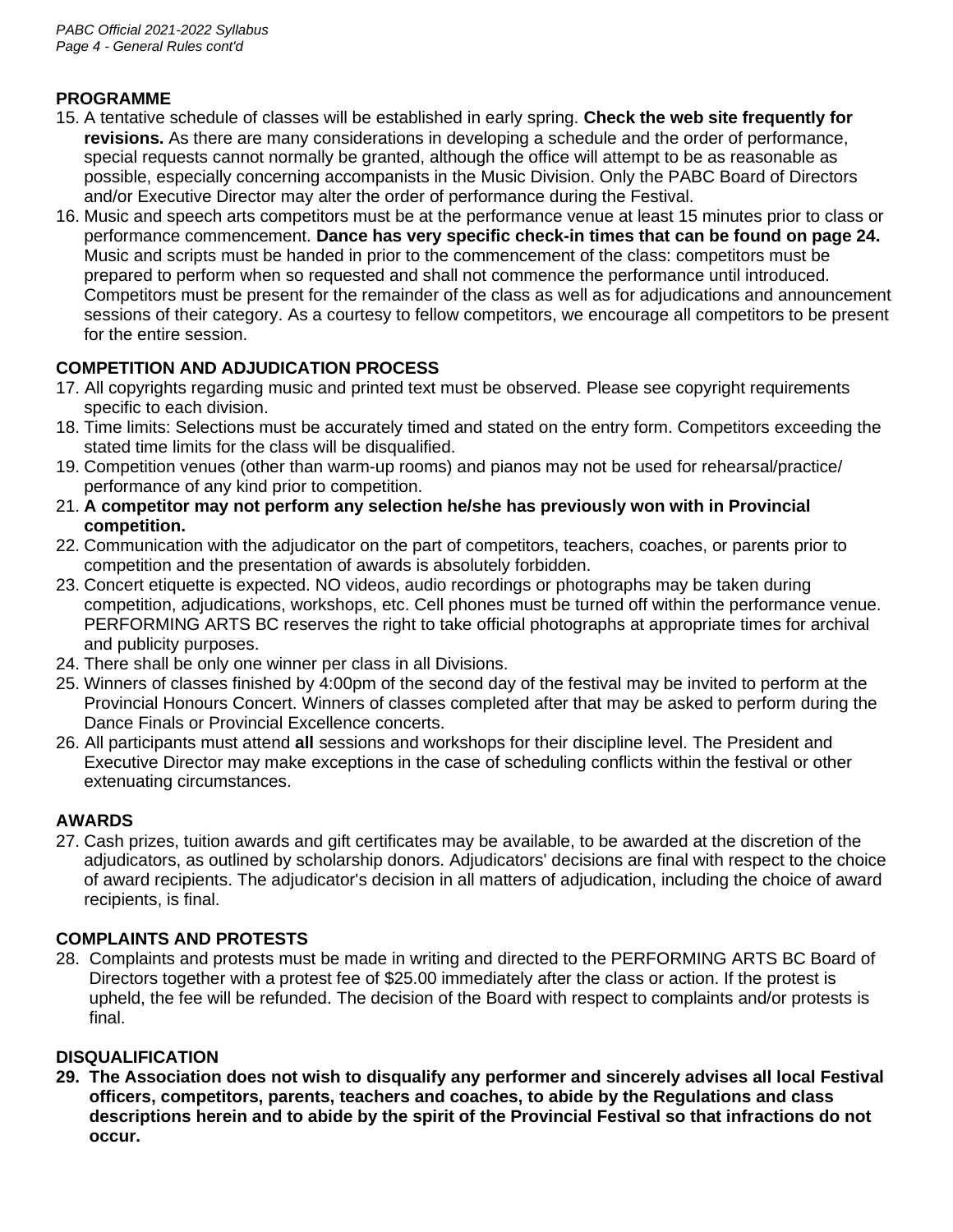# **MUSIC DIVISION GENERAL REGULATIONS AND GUIDELINES OFFICIAL 2021 - 2022 SYLLABUS**

### **REPERTOIRE**

- 1. Canadian Syllabi published by the major National examination bodies, including the Royal Conservatory (Toronto) and Conservatory Canada, are suggested for Grade/Level guidance in entering local and provincial festivals in Music.
- 2. Concertos or movements from concertos are **not permitted** in any piano classes or in any guitar classes, as the Association cannot guarantee the provision of additional pianos for these classes. Concertos are also not permitted in any Provincial Excellence classes.
- 3. All competitors must introduce their pieces from the stage either before they begin or before each piece they perform.
- 4. For the purpose of this Festival, in the Music Division, a Concerto or a Concerted Work is defined as any composition originally written for solo instrument with orchestral accompaniment.
- 5. For the purpose of this Festival, in the Music Division, two or more movements of a sonata, suite, etc. are permissible as one selection, provided another contrasting selection can be performed within the time limit.
- 6. For the purpose of this Festival, in the Music Division, a contrasting selection generally means a work from a different musical period.
- 7. The performance of Canadian material is strongly encouraged. The Canadian Music Centre may be contacted for music and information.
- 8. Songs from contemporary musicals and motion picture musicals are permitted in Musical Theatre and Vocal Variety. Pop Songs are **not** permitted. Pop Songs are defined as any songs listed on the Billboard Magazine Pop Songs Top 40 chart within the 12-month period ending December 31 preceding the festival.

### **TIME LIMITS**

9. All selections must be accurately timed and stated on the entry form. Competitors exceeding the stated time limits for the class will be belled; failure to cease performing at the sound of the bell will result in disqualification. Timing shall "begin with the first note and extend to the final note", but shall not include any necessary tuning between selections, verbal introductions (see class descriptions for more information), nor applause. **Timing includes the accompanist's introduction.** Competitors are requested to take a minimum amount of time between selections, and to continue with the subsequent selections without waiting for the adjudicator's "nod" i.e. to perform in "concert style", unless otherwise advised.

### **COPYRIGHT REQUIREMENTS**

- 10. Each competitor must submit an original copy/score of the music selections to the adjudicator's secretary prior to the class in which he/she is to perform. **Competitors must number the first bar of each line in their score(s).**
- 11. All copyrights regarding music must be observed. Photocopies or manual copies of copyrighted material will not be accepted. The adjudicator must be given a complete original score of music under copyright for the duration of the performance. If original scores are not available, a letter is required from the publisher giving permission for copying. If the selection is generally considered to be in the public domain, a letter confirming this fact is required from the publisher along with permission to copy. The use of music downloaded from the Internet is permissible as long as it is accompanied by receipts for the number of copies downloaded. If membership in a site provides free use of the material downloaded, proof of membership must be provided**. Music downloaded from the free website www.imslp.org is permitted.**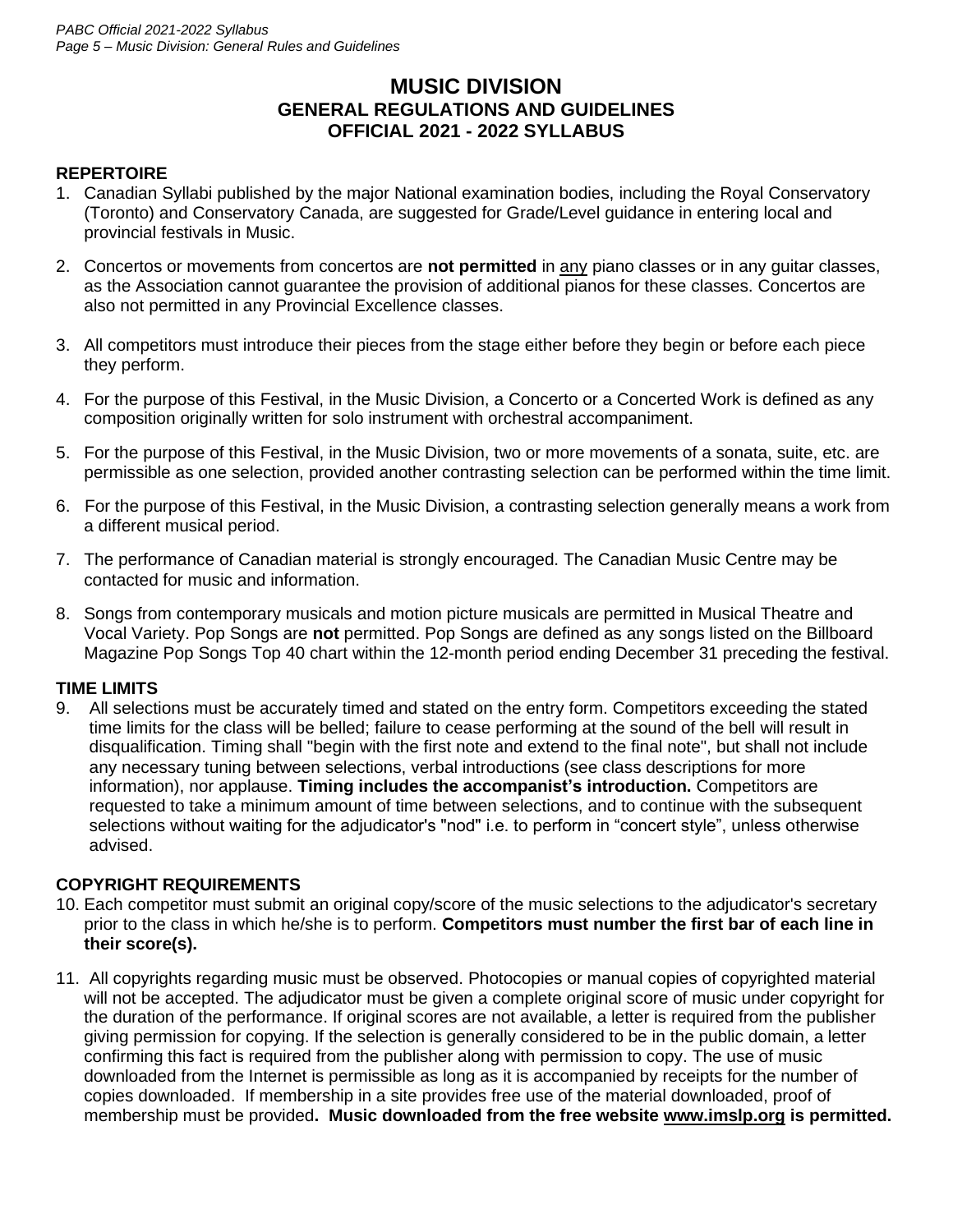**Please write the full URL of the work being performed on the first page of all parts and copies being used**. Photocopies are permitted for the purposes of page turns, but the full score must still be present at the performance venue, in addition to an original copy for the adjudicator. Competitors attempting to use unauthorized copies of copyrighted material will be disqualified.

### **PERFORMANCE**

- 12. Stage deportment will be considered by the adjudicator as part of the overall evaluation. Competitors are expected to dress in concert style.
- 13. The instrument of accompaniment in the Music Division shall be the piano, which will be provided.
- 14. All competitors are expected to attend their class adjudications and/or Workshops for the announcement of winners, runners-up, honourable mentions and presentation of certificates and medallions. Appropriate concert dress is required.
- 15. **OPTIONAL, PARALLEL CANADIAN CLASSES**  These are optional classes for pianists on their own (see page 8) and string, guitar, woodwind, brass, chamber groups and voice all together (see page 17), and will be judged on this category's merits alone. Participants may not enter Canadian classes only, but MUST first be recommended in Provincial Piano or Instrumental classes. Recommended competitors may choose to enter the Canadian class at the same level. i.e. Canadian class recommendation from the local adjudicator is not required. The Canadian selection in these optional classes need not have been performed in the local festival. Competitors may perform Canadian selections in their recommended class as well as in the optional Canadian class; however, they may not perform the same selection in both classes. **Competitors who win this parallel class at a Provincial Festival must enter the next highest class in subsequent festivals. They may compete in two different class levels: one for their primary entry and one for the parallel class entry.**

**OPTIONAL, PARALLEL VOCAL VARIETY CLASSES** – These are optional classes for vocalists and will be judged on this category's merits alone. Participants may not enter Vocal Variety classes only, but MUST first be recommended by the local Festival's adjudicator either in Classical Voice or Musical Theatre; the student may then choose to enter the Vocal Variety Class at the same level as well. Participants recommended in Classical Voice or Musical Theatre may choose to perform one selection from light opera, operetta, Gilbert and Sullivan production, Revue or Cabaret, Classical repertoire or Musical Theatre in the parallel (i.e. same level) Vocal Variety Class. The selection in these optional classes need not have been performed in the local festival; however, care should be taken in the choice of selection for the Provincial Festival. No contemporary pop selections are permitted in these Variety classes. **Competitors who win this parallel class at a Provincial Festival must enter the next highest class in subsequent festivals. They may compete in two different class levels: one for their primary entry and one for the parallel class entry.**

### **A vocalist may only enter one parallel class: either Vocal Variety OR the Canadian Music Class.**

### **ELIGIBILITY**

16. Other than the exceptions listed below, no competitor may be recommended/perform in more than one class at the Provincial Festival. Please note that there is a separate entry form and entry fee for these optional classes.

### **Exceptions**:

- a) The optional Canadian Music classes in the Piano and Instrumental divisions permit competitors who have been recommended to compete at the Provincial level in a junior, intermediate, senior or provincial excellence piano or instrumental class to perform as well in the "parallel" Canadian class.
- b) The optional Vocal Variety classes in the Voice division permit competitors who have been recommended to compete at the Provincial level in a junior, intermediate, senior or provincial excellence voice class to perform as well in the "parallel" Vocal Variety class.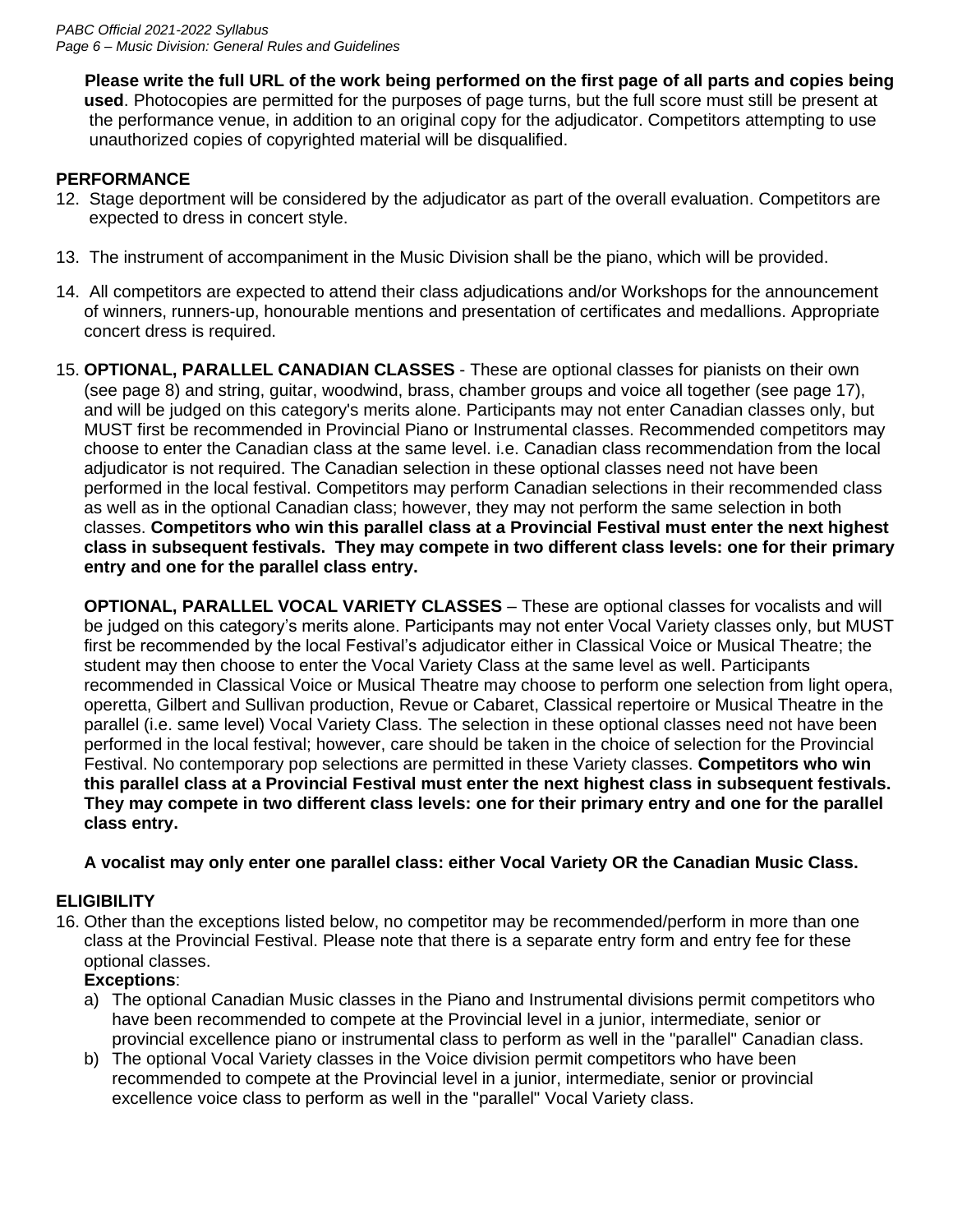- c) Individual members of a recommended Chamber Group who compete in their Chamber Group class at the Provincial level may also accept recommendation from the same or a different local Festival to perform as a soloist in no more than one solo music class (for exceptions, see (d) and (e)).
- d) A Chamber Group participant may also accept recommendation from the same or a different Festival to perform as a piano or instrumental soloist: the participant may then also choose to enter the parallel Canadian Piano or Canadian Music class. A Chamber Group may also perform in the Canadian Instrumental class. (see page 17) A Chamber Group participant may also accept recommendation from the same or a different local Festival to perform as a vocal soloist in either Classical Voice or Musical Theatre: the participant may then also choose to enter the parallel Vocal Variety class.
- e) As well, to encourage more participation in Chamber Group classes, particularly in festivals/ regions where fewer performers of the same age and capability may be found, individual chamber group members may become "double-entry" performers by competing in two chamber groups at the Provincial Festival, representing one or two local Festivals, **but only upon receiving permission through special application to the Executive Director of PABC**. **Application must be made in writing prior to submission of Provincial Entry Forms. TWO** performers in each group may be "double-entry" performers.

### **PROVINCIAL EXCELLENCE CLASSES**

- 17. Provincial Excellence classes will replace the Provincial-National classes. See individual disciplines for Provincial Festival performance requirements.
- 18. Competitors in these classes will continue to be chosen by Adjudicators at local festivals and will be expected to be performing at a very high level, generally higher than that required for recommendation to Senior classes.
- 19. Local festivals may set their own criteria for qualification for this class as long as the Provincial minimum standards are met. (Page 3, Rule 7)
- 20. There will be no limit to the number of qualified competitors that local festivals may send to these classes.
- 21. Provincial Excellence classes will include competitive classes and masterclasses with the adjudicators. Masterclass participation and performances will be considered by the adjudicators. At the conclusion of the masterclass sessions, the class winners will be announced at a special announcement session for all Provincial Excellence competitors. Competitors should be prepared to spend an extra night at the festival in case they are chosen as a winner.
- 22. \$2,000 first place awards will be available to Provincial Excellence class winners at the discretion of the adjudicators.
- 23. All Winners of Provincial Excellence Classes must perform at the Gala Concert at which adjudicators will award the Grand Prize of \$5,000. Winners will have 12 minutes performance time during the concert and should choose their repertoire accordingly.
- 24. No Provincial Excellence competitor may be over age 23 for instrumentalists and 28 for vocalists as of December 31<sup>st</sup> before the upcoming Festival.

### **CANADA WEST PERFORMING ARTS FESTIVAL**

- 25. Recommendation to this festival will be at the sole discretion of Adjudicators at the Provincial Festival and will include Junior, Intermediate and Senior/Provincial Excellence level competitors.
- 26. It is the responsibility of each competitor who wishes to be considered for recommendation to the Canada West Festival to read and comply with the rules and regulations governing The Canada West Festival as set out in their Official Rules and Syllabus which is available on the PABC website.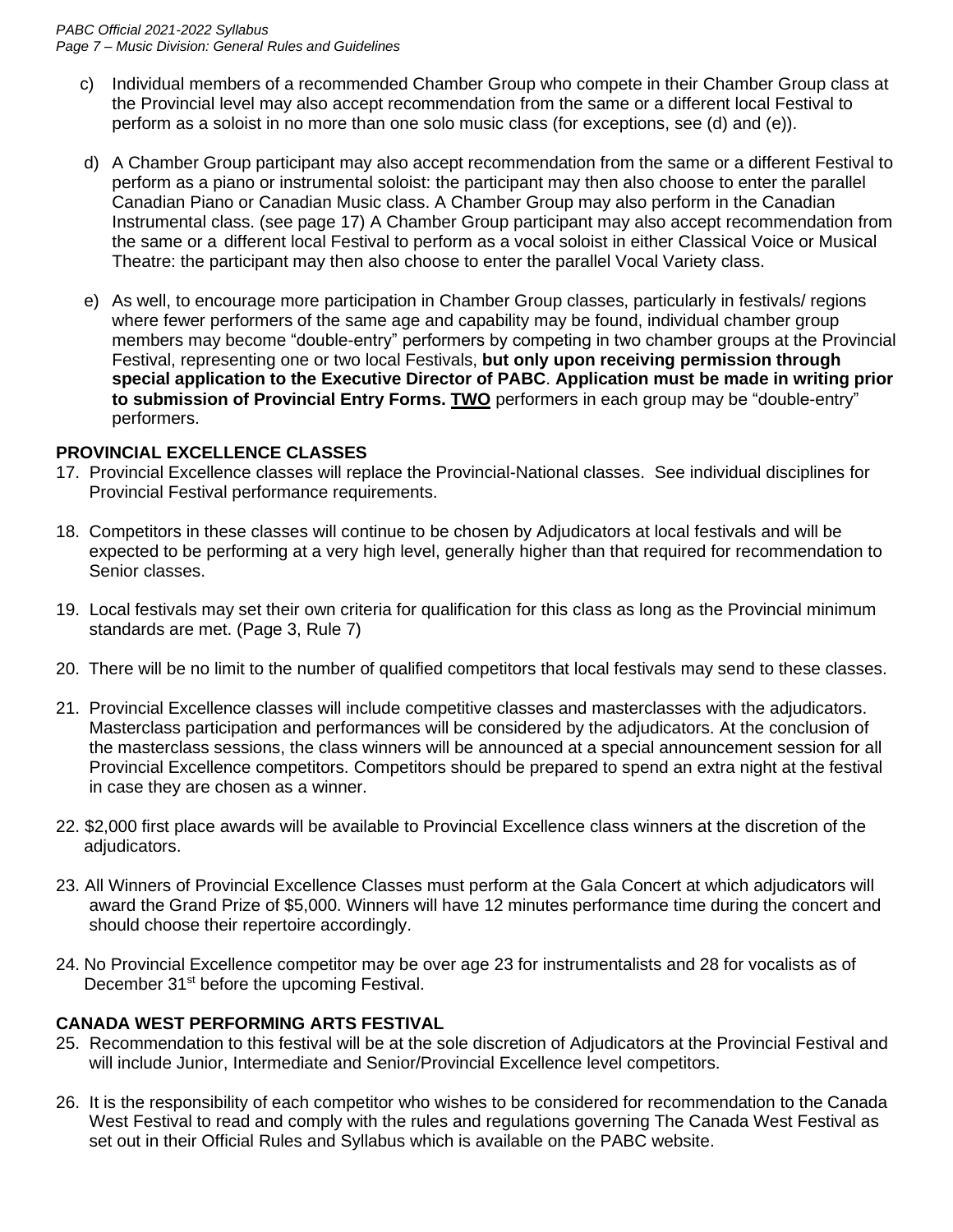# **PIANO CLASSES OFFICIAL 2021 - 2022 SYLLABUS**

### **It is the responsibility of each participant to read and comply with all rules governing the Provincial and Provincial Excellence Festivals.**

### **Please read the Provincial Syllabus General Rules, Music Division: General Rules and Guidelines for further information.**

# *PIANO CLASSES: CLASS STRUCTURE*

### **Junior Piano, A, Age: 14 years and under Time Limit: 15 minutes**

Level: Grade/Level 6 to 9

Two contrasting selections, one of which has been performed at the local level. A concerted work is not permitted.

### **Junior Piano, B, Age: 14 years and under Time Limit: 15 minutes**

Level: Grade/Level 10 and up.

Two contrasting selections, one of which has been performed at the local level. A concerted work is not permitted.

### **\*\*\*Festivals may send two competitors for Junior Piano, one in each of level A and B, depending on their Grade/Level.**

# **Junior Solo Piano, Canadian Music Age: 14 years and under Time Limit: 7 minutes**

One selection of Canadian music of minimum Grade/Level 6 level. A concerted work is not permitted.

### **Intermediate Solo Piano Age: 17 years and under Time Limit: 20 minutes**

Recommended minimum Grade/Level 8 level: two contrasting selections, one of which has been performed at the local level. A concerted work is not permitted.

### **Intermediate Solo Piano, Canadian Music Age: 17 years and under Time Limit: 10 minutes**

One selection of Canadian music of minimum Grade/Level 8 level. A concerted work is not permitted.

### **Senior Solo Piano Age: 23 years and under Time Limit: 25 minutes**

Recommended minimum Grade/Level 9 level: two contrasting selections, one of which has been performed at the local level. A concerted work is not permitted.

### **Senior Solo Piano, Canadian Music Age: 23 years and under Time Limit: 12 minutes**

One selection of Canadian music of minimum Grade/Level 9 level. A concerted work is not permitted.

### **Provincial Excellence Piano Age: 23 years and under Time Limit: 35 minutes**

A well rounded program that comprises works by different composers representing various styles and periods. Individual movements of multi movement works may be included. Concertos are not permitted in this class. **Memorization is mandatory for this class.**

### **Provincial Excellence Piano, Canadian Music Age: 23 years and under Time Limit: 15 minutes**

One selection of Canadian music of minimum Grade/Level 10 level: if a multi-movement work is selected, one or more movements may be performed providing the time limit is observed. A concerted work is not permitted. This Class provides an opportunity for further performance for Provincial Excellence level participants but is not considered part of the Provincial Excellence competition.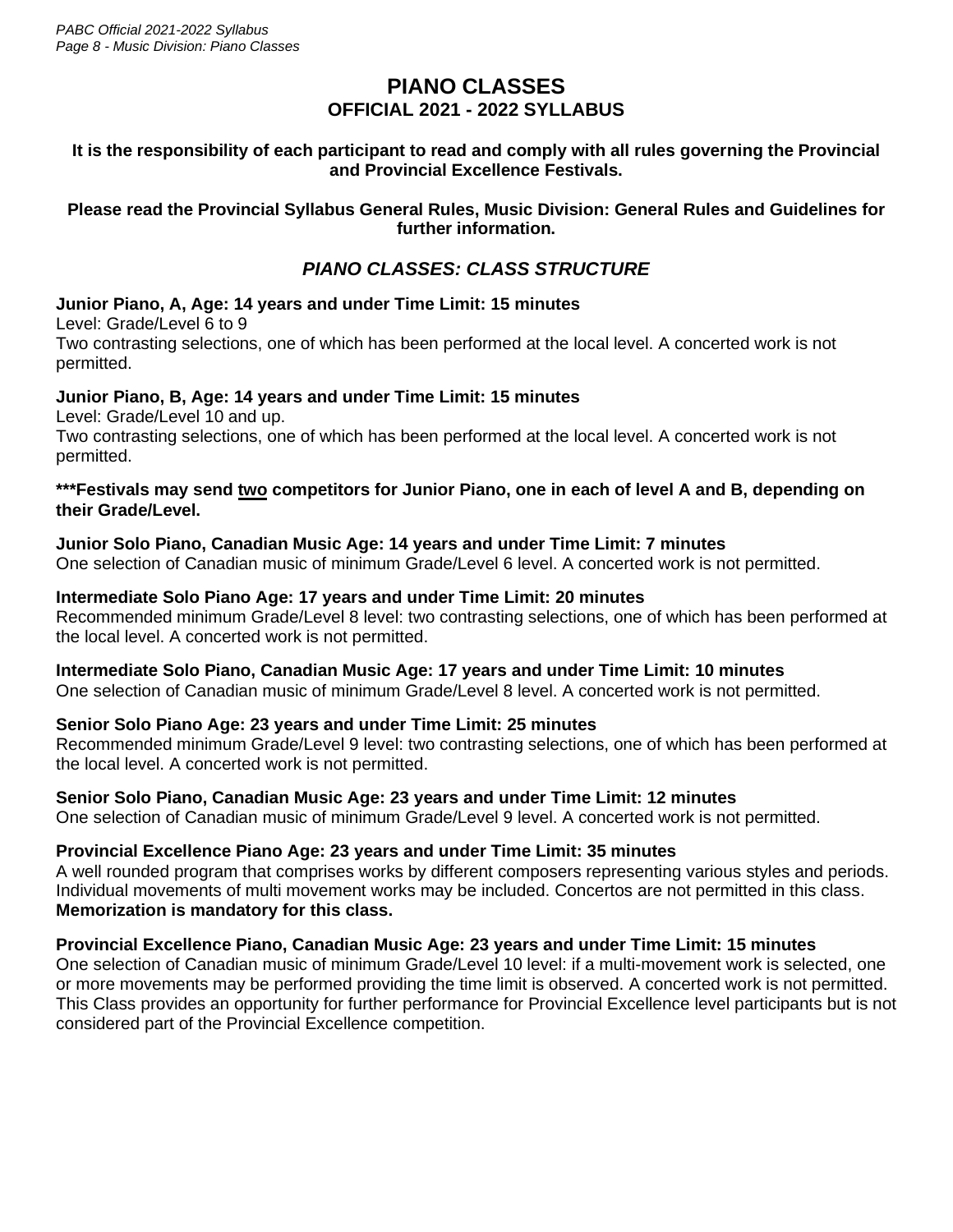# **VOICE CLASSES OFFICIAL 2021 - 2022 SYLLABUS**

### **IT IS THE RESPONSIBILITY OF EACH PARTICIPANT TO READ AND COMPLY WITH ALL RULES GOVERNING THE PROVINCIAL AND PROVINCIAL EXCELLENCE FESTIVALS**

### **Please read the Provincial Syllabus General Rules, Music Division: General Rules and Guidelines for further information.**

# *CLASSICAL VOICE PROGRAM: CLASS STRUCTURE*

# **Junior Voice: Classical Age: 14 years and under Time Limit: 10 minutes**

Recommended Minimum Level - Grade/Level 4. THREE contrasting selections, one of which has been performed at the local level.

1. One selection must be an Art Song sung in the original language. 2. Own choice. 3. Own choice Note:No Oratorio or Operatic Arias of the Post Baroque era are allowed.

Note:No selections from light opera, operetta, Gilbert and Sullivan and similar works are permitted in this class, nor are selections from Revues, Cabaret pieces, Musical Theatre or "encore" pieces; however, the

participant may choose to perform one selection of this genre in the parallel Vocal Variety Class.

Note:No pop selections are allowed in this class.

Note:English translations are not permitted.

Note:No selections from major sacred works are permitted at the Junior level with the exception of those included in the Grade/Level Songbooks published by the Royal Conservatory, Conservatory Canada and other major institutions.

# **Intermediate Voice: Classical Age: 18 years and under Time Limit: 15 Minutes**

Recommended Minimum Level - Grade/Level 7. THREE contrasting selections, one of which has been performed at the local level.

1. One selection must be an Art Song (including German lieder) sung in the original language.

2. Own choice 3. Own choice

Note:No Oratorio or Operatic Arias of the Post Baroque era are allowed.

Note:No selections from light opera, operetta, Gilbert and Sullivan and similar works are permitted in this class, nor are selections from Revues, Cabaret pieces, Musical Theatre or "encore" pieces; however, the

participant may choose to perform one selection of this genre in the parallel Vocal Variety Class.

Note:No pop selections are allowed in this class.

Note:English translations are not permitted.

# **Senior Voice: Classical Age: 25 years and under Time Limit: 25 Minutes**

Recommended Minimum Level - Grade/Level 9. THREE contrasting selections, one of which was performed at the local level, consisting of the following:

1. One selection must be an Art Song (including German lieder) sung in the original language.

2. An Operatic Aria in the original language with recitative where applicable, or an aria from a Major Sacred Work (oratorio, cantata, mass) with recitative where applicable. Language is optional.

The performer is required to introduce the aria, i.e. to "set the scene". This introduction

will not be included in the timing of the performance.

Costumes, staging and sets are not permitted for opera selections. However, one hand-held prop may be used if integral to the scene.

3. Own choice.

Note:No selections from light opera, operetta, Gilbert and Sullivan and similar works are permitted in this class, nor are selections from Revues, Cabaret pieces, Musical Theatre or "encore" pieces; however, the

participant may choose to perform one selection of this genre in the parallel Vocal Variety Class.

Note: No pop selections are allowed in this class.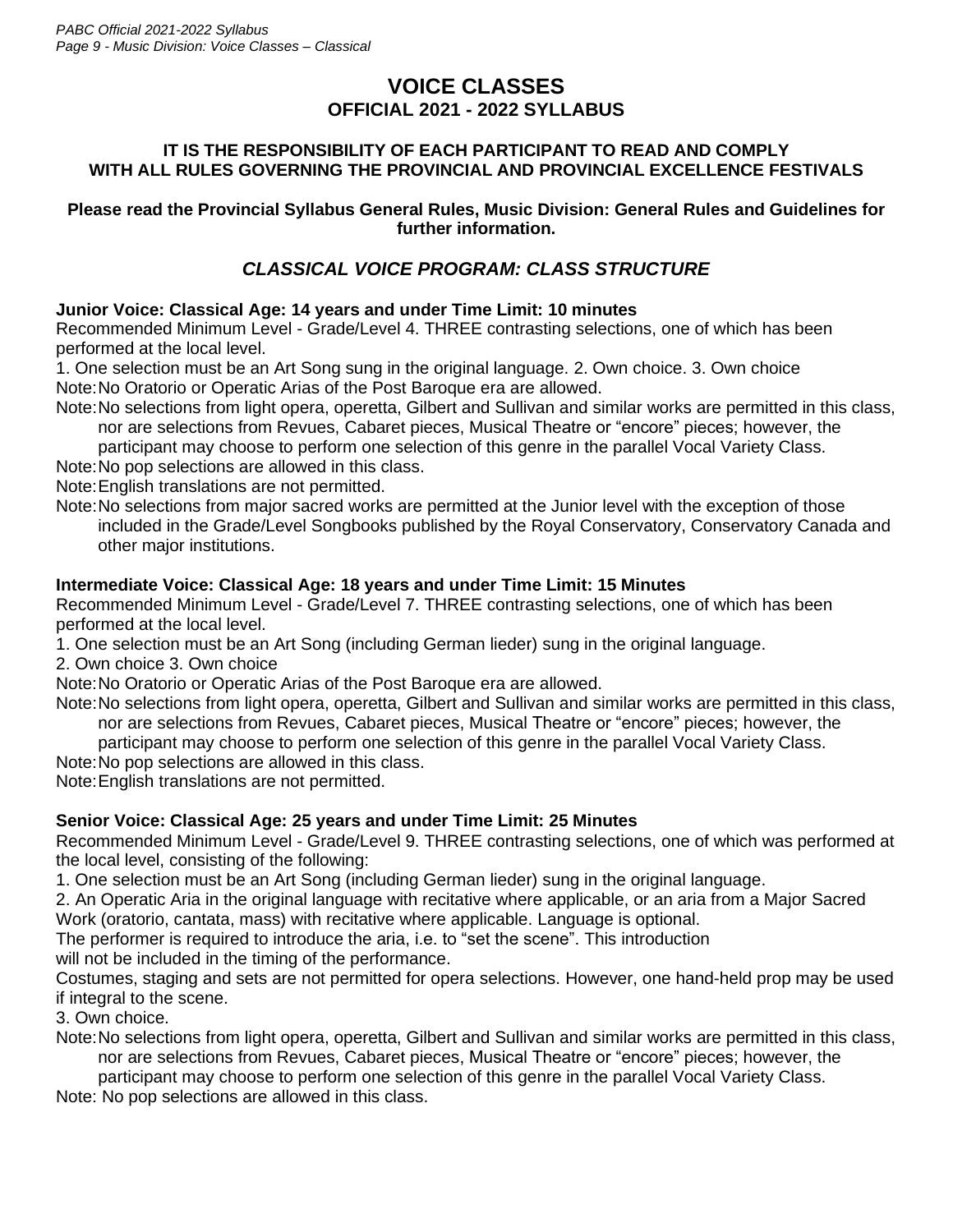### **Provincial Excellence Voice - Age: 28 years and under Time Limit: 35 minutes**

A well rounded program that comprises works by different composers representing various styles and periods. Individual movements of multi movement works may be included. **Memorization is mandatory for this class.**

**All Classical Voice and Musical Theatre competitors may choose to enter the Parallel Canadian Music class on Page 17 of the syllabus if they wish. Competitors may enter Vocal Variety OR Canadian Music, but not both.**

# *VOCAL VARIETY PROGRAM: CLASS STRUCTURE*

### **Competitors are encouraged to perform a piece from a genre that is different from their qualifying category. Please see Page 5, Rule 8 of the Syllabus for clarification of 'pop songs'.**

### **Junior Voice: Vocal Variety Age: 14 years and under Time Limit: 7 minutes**

One selection chosen from a light opera, operetta, Gilbert and Sullivan production, Revue, Cabaret, classical repertoire or Musical Theatre. A small hand held prop may be used if appropriate. Costumes are not necessary but may be used.

### **Intermediate Voice: Vocal Variety Age: 18 years and under Time Limit: 7 minutes**

One selection chosen from a light opera, operetta, Gilbert and Sullivan production, revue, cabaret, Classical repertoire or Musical Theatre. A small hand held prop may be used if appropriate. Costumes are not necessary but may be used.

### **Senior Voice: Vocal Variety Age: 25 years and under Time Limit: 8 minutes**

One selection chosen from a light opera, operetta, Gilbert and Sullivan production, revue, cabaret, Classical repertoire or Musical Theatre. A small hand held prop may be used if appropriate. Costumes are not necessary but may be used.

### **Provincial Excellence Voice: Vocal Variety Age: 28 years and under Time Limit: 8 minutes**

One selection chosen from a light opera, operetta, Gilbert and Sullivan production, revue, cabaret, Classical repertoire or Musical Theatre. A small hand held prop may be used if appropriate. Costumes are not necessary but may be used. This Class provides an opportunity for further performance for Provincial Excellence level participants but is not considered part of the Provincial Excellence competition.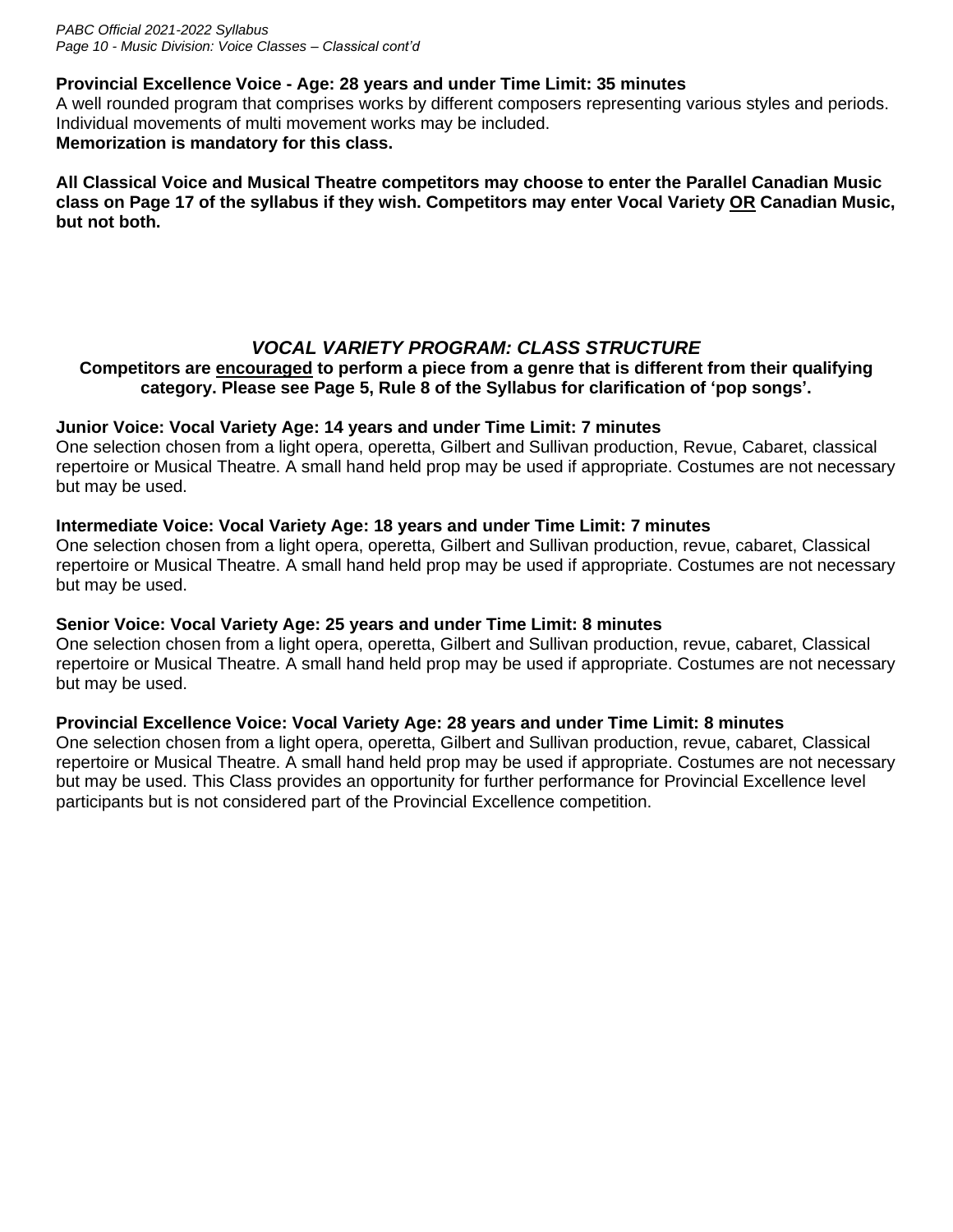# **MUSICAL THEATRE PROGRAM OFFICIAL 2021 - 2022 SYLLABUS**

**For the purpose of the Provincial Festival, a Musical Theatre work is defined as a musical stageplay/production or motion-picture musical. The "Broadway Musical" is representative of this genre. Selections from revues, light opera, operetta, Gilbert and Sullivan, cabarets, 'encore' pieces and similar works are not permitted in this class. Pieces to be performed must be listed on the entry form as follows: name of song and name of show in which it is used. (ie. Circle of Life from The Lion King). Please see Page 5, Rule 8 of the Syllabus for clarification of 'pop songs' from contemporary musicals or motion picture musicals**

### **IT IS THE RESPONSIBILITY OF EACH PARTICIPANT TO READ AND COMPLY WITH ALL RULES GOVERNING THE PROVINCIAL FESTIVAL**

### **Please read the Provincial Syllabus General Rules and Music Division: General Rules and Guidelines for further information.**

### **The following rules apply to all Musical Theatre classes:**

- 1) Two selections will be performed 'back to back'
- 2) Participants **must** provide a verbal introduction of their selections to "set the scene" as they begin their performance. These remarks will not be included in the timing of the selection.
- **3) Simple changes of costume accessories are allowed but must be brought on stage at the beginning of the performance as the performer will not be allowed to leave the stage between selections for costume change purposes. Please do not use the stage as a changing room simple means simple!**
- 4) **Hand held props, that are integral to the performance, are allowed** (in addition to a single chair which will be provided).
- 5) With the exception of appropriate musical and non-verbal communication during a performance, interaction between the performer and the accompanist or any other individual after the introduction of the selection is not permitted.
- 6) Memorization is mandatory in these classes.

# *MUSICAL THEATRE VOICE PROGRAM: CLASS STRUCTURE*

### **Junior Musical Theatre Age: 14 years and under Time Limit: 10 minutes**

Two Contrasting Selections in the Musical Theatre genre, one of which has been performed at the local level. Selections from animated musical productions are acceptable in this level.

### **Intermediate Musical Theatre Age: 18 years and under Time Limit: 12 Minutes**

Two Contrasting Selections in the Musical Theatre genre, one of which has been performed at the local level.

# **Senior Musical Theatre Age: 25 years and under Time Limit: 15 Min.**

Two Contrasting Selections in the Musical Theatre genre, one of which has been performed at the local level.

### **Provincial Excellence Voice - Age: 28 years and under Time Limit: 35 minutes**

A well rounded program that comprises works by different composers representing various styles and periods. General Musical Theatre rules apply to this class.

### **Memorization is mandatory for this class.**

**All Classical Voice and Musical Theatre competitors may choose to enter the Parallel Canadian Music class on Page 17 of the syllabus if they wish. Competitors may enter Vocal Variety OR Canadian Music, but both.**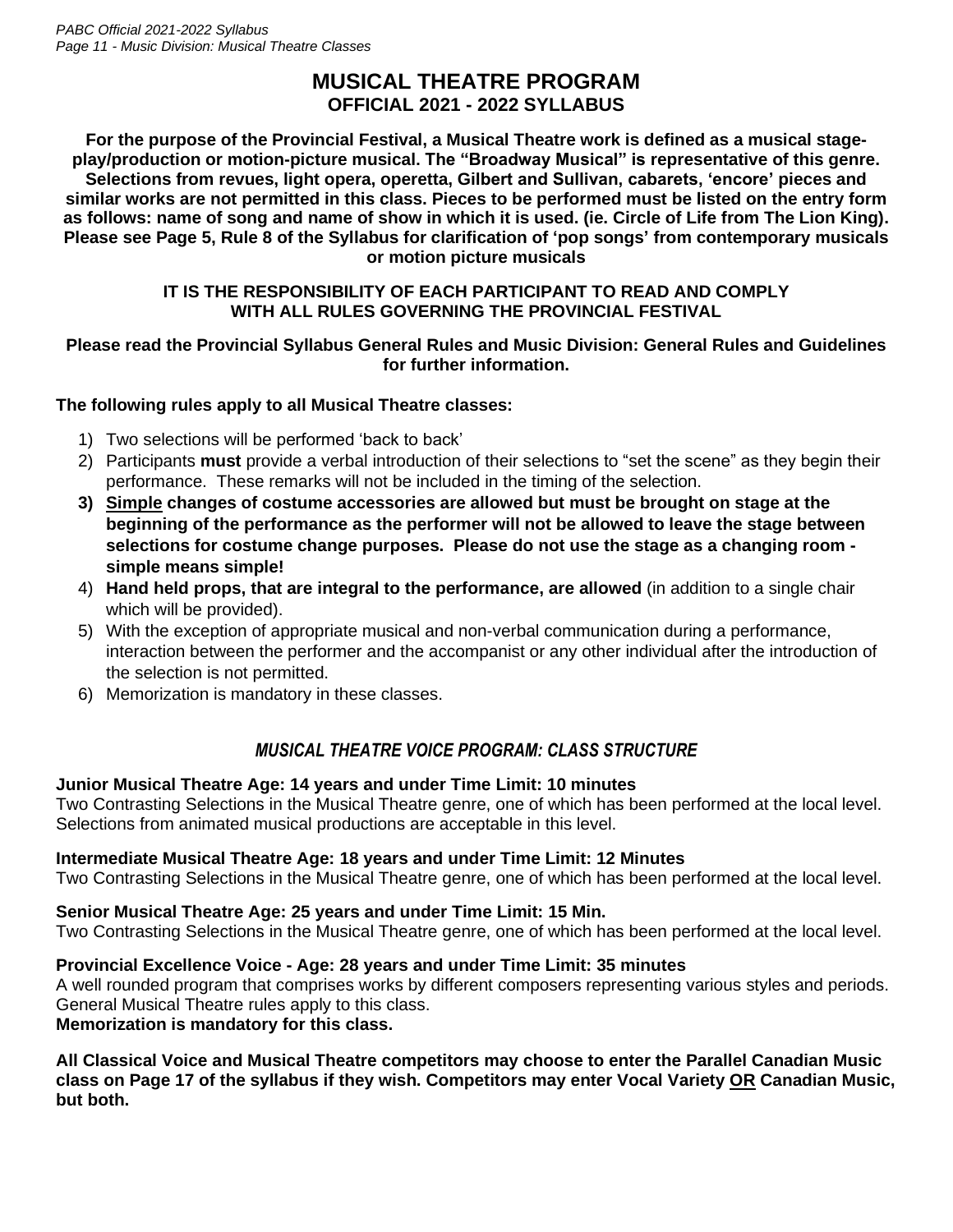.

# **STRING CLASSES OFFICIAL 2021 - 2022 SYLLABUS**

### **Provincial String Classes include Violin, Viola, Cello and Double Bass only Competitors are required to state on their entry form which instrument they will play.**

### **IT IS THE RESPONSIBILITY OF EACH PARTICIPANT TO READ AND COMPLY WITH ALL RULES GOVERNING THE PROVINCIAL AND PROVINCIAL EXCELLENCE FESTIVALS**

### **Please read the Provincial Syllabus General Rules, Music Division: General Rules and Guidelines for further information.**

# *STRING CLASSES: CLASS STRUCTURE*

#### **Junior Strings, A, Age: 14 years and under Time Limit: 20 minutes** Level: Grade/Level 6 to 8 Two contrasting selections, one of which has been performed at the local level.

### **Junior Strings, B, Age: 14 years and under Time Limit: 20 minutes**

Level: Grade/Level 9 or above Two contrasting selections, one of which has been performed at the local level.

### **\*\*\*Festivals may send two competitors for Junior Strings, one in each of level A and B, depending on their Grade/Level.**

### **Intermediate Strings Age: 17 years and under Time Limit: 25 minutes**

Recommended Level: Grade/Level 8 or above Two contrasting selections, one of which has been performed at the local level.

### **Senior Strings Age: 23 years and under Time Limit: 30 minutes**

Recommended Level: Grade/Level 10 or above One or more movements from a sonata or concerto or recognized concerted work and one contrasting selection. At least one of the above selections must have been performed at the local level.

### **Provincial Excellence Strings Age: 23 years and under Time Limit: 35 minutes**

A well rounded program that comprises works by different composers representing various styles and periods. Individual movements of multi movement works may be included. Concertos are not permitted in this class. **Memorization is mandatory for all works performed in this class including sonatas.**

All string competitors may enter the optional parallel **Canadian music class for strings, guitar, woodwinds, brass, chamber groups and voice** all together. Please see page 17 for details.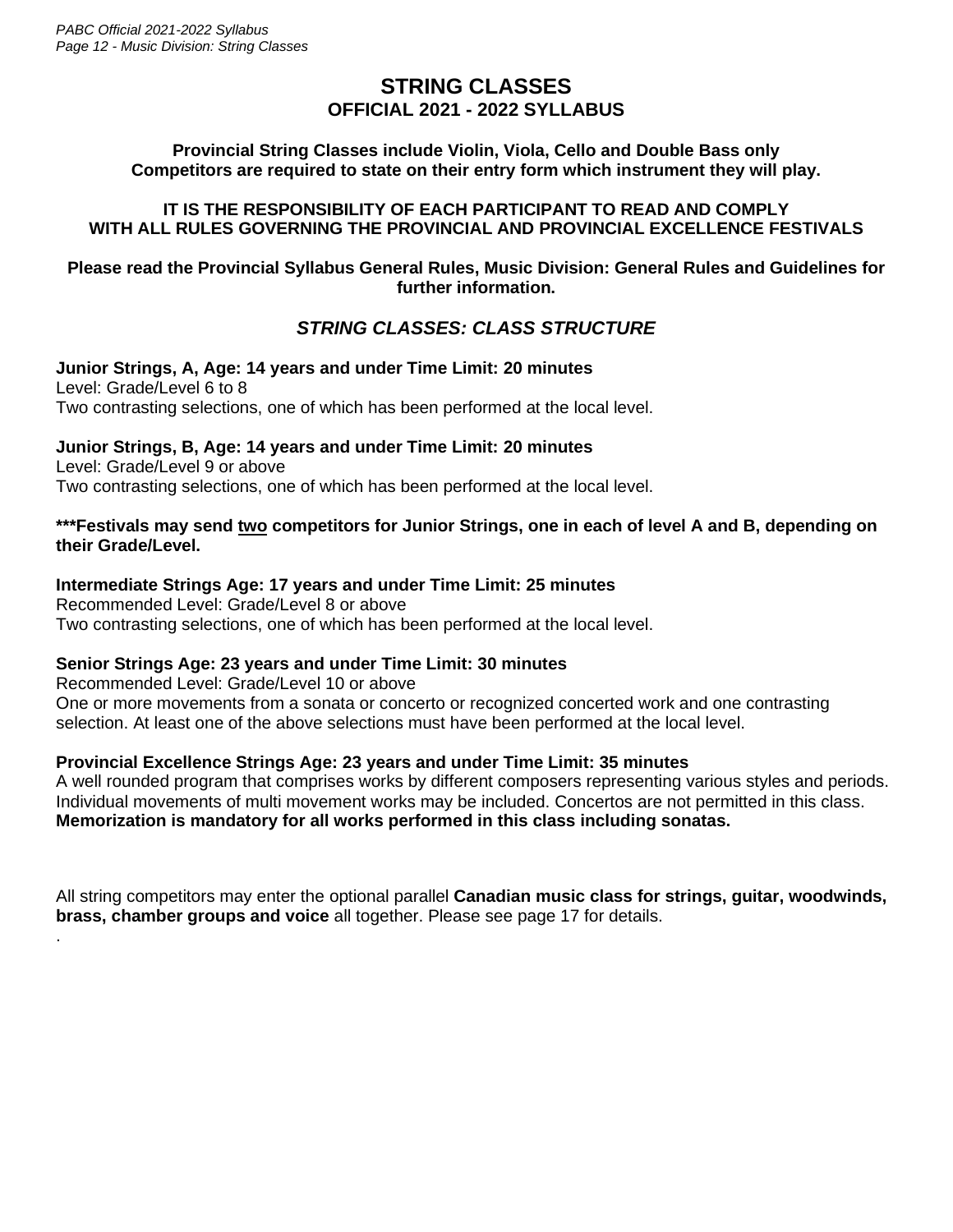.

# **CLASSICAL GUITAR CLASSES OFFICIAL 2021 - 2022 SYLLABUS**

### **Provincial Classical Guitar classes will include guitar only**.

### **IT IS THE RESPONSIBILITY OF EACH PARTICIPANT TO READ AND COMPLY WITH ALL RULES GOVERNING THE PROVINCIAL AND PROVINCIAL EXCELLENCE FESTIVALS**

### **Please read the Provincial Syllabus General Rules, Music Division: General Rules and Guidelines, and the Provincial Excellence Syllabus for further information.**

# *CLASSICAL GUITAR CLASSES: CLASS STRUCTURE*

### **Junior Classical Guitar Age: 14 years and under Time Limit: 15 minutes**

Recommended Minimum Level: Grade/Level 4 and above Two contrasting unaccompanied selections, one of which has been performed at the local level.

### **Intermediate Classical Guitar Age: 17 years and under Time Limit: 20 minutes**

Recommended Minimum Level: Grade/Level 6 and above Two contrasting unaccompanied selections, one of which has been performed at the local level.

### **Senior Classical Guitar Age: 23 years and under Time Limit: 25 minutes**

Recommended Minimum Level: Grade/Level 8 and above One or more movements from a major work and one contrasting selection. Both unaccompanied works. At least one of the above selections must have been performed at the local level.

### **Provincial Excellence Classical Guitar Age: 23 years and under Time Limit: 35 minutes**

A well rounded program that comprises works by different composers representing various styles and periods. Individual movements of multi movement works may be included. Concertos are not permitted in this class. **Memorization is mandatory for this class.**

All guitar competitors may enter the optional parallel **Canadian music class for strings, guitar, woodwinds, brass, chamber groups and voice** all together. Please see page 17 for details.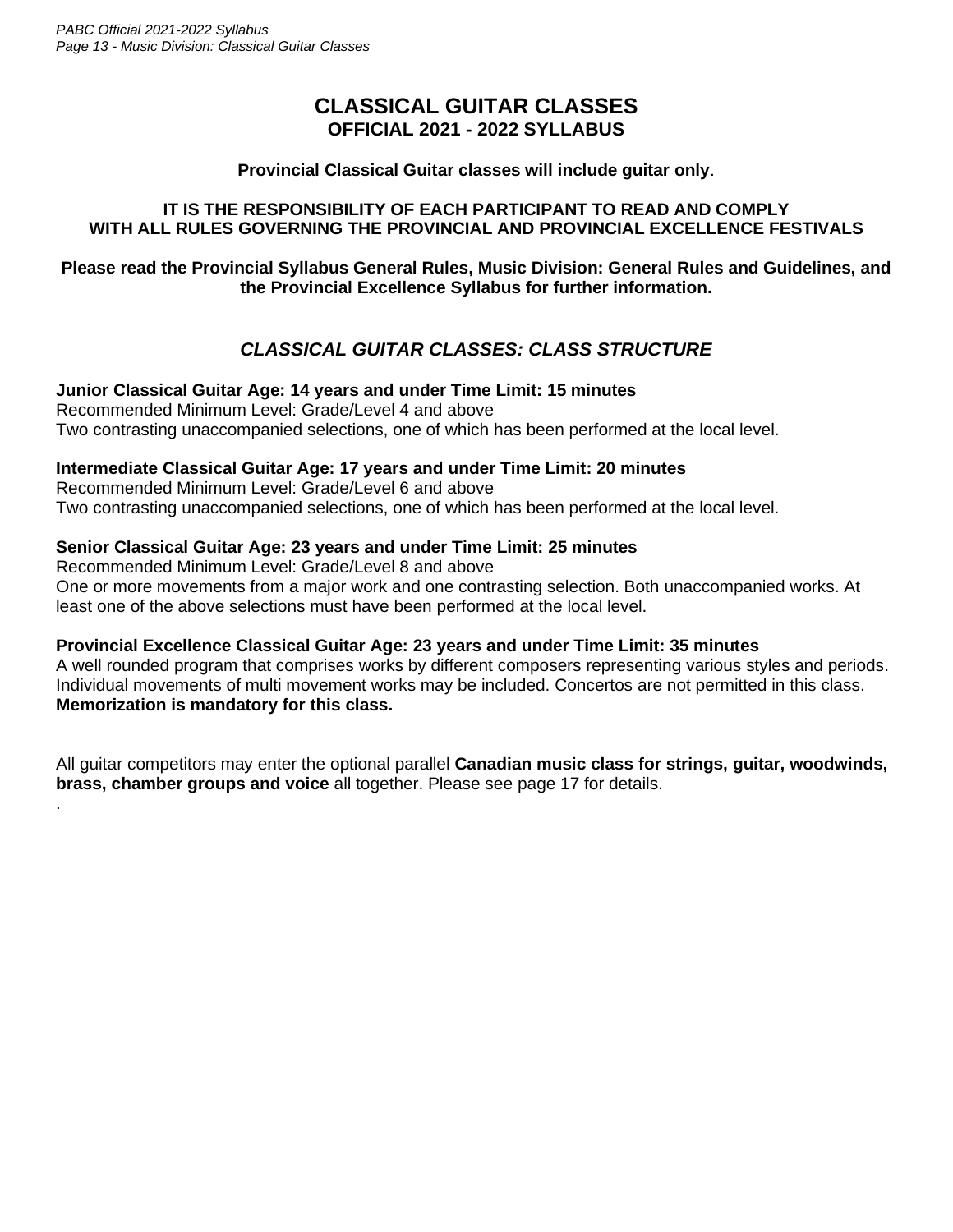# **WOODWIND CLASSES OFFICIAL 2021 - 2022 SYLLABUS**

### **Woodwind Classes may include Flute, Clarinet, Oboe, Bassoon and Saxophone. Students are permitted to use two instruments of the same family e.g. Piccolo and Flute or A and Bb clarinet in the same competition. Competitors are required to state on the entry form which instrument(s) they will play.**

### **IT IS THE RESPONSIBILITY OF EACH PARTICIPANT TO READ AND COMPLY WITH ALL RULES GOVERNING THE PROVINCIAL AND PROVINCIAL EXCELLENCE FESTIVALS**

### **Please read the Provincial Syllabus General Rules, Music Division: General Rules and Guidelines for further information.**

# *WOODWIND CLASSES: CLASS STRUCTURE*

**Junior Woodwind Age: 14 years and under Time Limit: 15 minutes** Recommended level: Grade/Level 6 and above Two contrasting selections, one of which has been performed at the local level.

### **Intermediate Woodwind Age: 17 years and under Time Limit: 20 minutes**

Recommended level: Grade/Level 8 and above Two contrasting selections, one of which has been performed at the local level.

### **Senior Woodwind Age: 23 years and under Time Limit: 25 minutes**

Recommended level: Grade/Level 10 and above Two contrasting selections, one of which has been performed at the local level.

### **Provincial Excellence Woodwinds Age: 23 years and under Time Limit: 35 minutes**

A well rounded program that comprises works by different composers representing various styles and periods. Individual movements of multi movement works may be included. Concertos are not permitted in this class. **Memorization is mandatory for this class**

All woodwind competitors may enter the optional parallel **Canadian music class for strings, guitar, woodwinds, brass, chamber groups and voice** all together. Please see page 17 for details.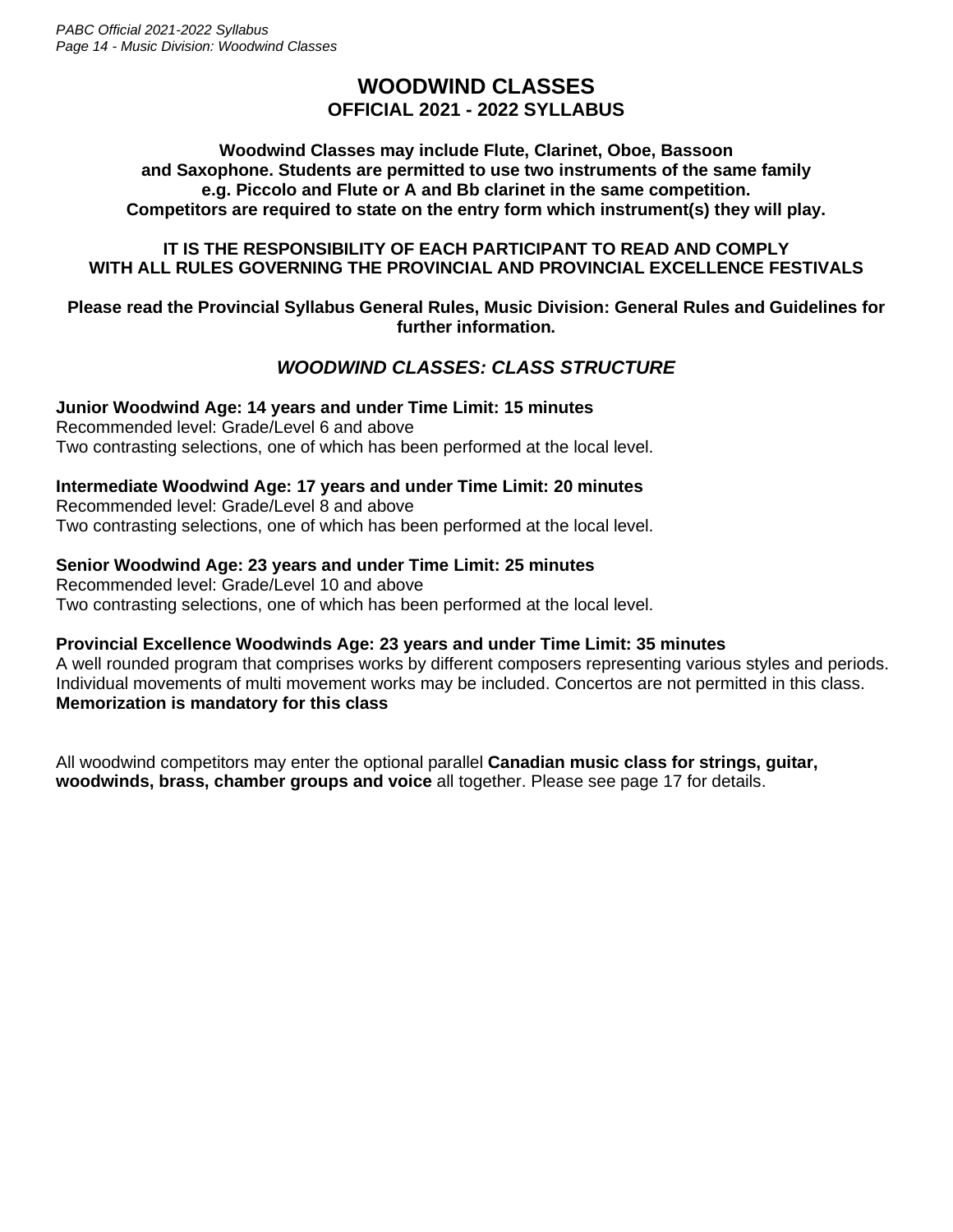# **BRASS CLASSES OFFICIAL 2021 - 2022 SYLLABUS**

**Brass Classes will include the standard orchestral and band brass instruments. Competitors are required to state on their entry form which instrument(s) they will play. Students are permitted to use two instruments of the same family.**

### **IT IS THE RESPONSIBILITY OF EACH PARTICIPANT TO READ AND COMPLY WITH ALL RULES GOVERNING THE PROVINCIAL AND PROVINCIAL EXCELLENCE FESTIVALS**

### **Please read the Provincial Syllabus General Rules, Music Division: General Rules and Guidelines for further information.**

# *BRASS CLASSES: CLASS STRUCTURE*

**Junior Brass Age: 14 years and under Time Limit: 15 minutes** Recommended Level: Grade/Level 5 and above Two contrasting selections, one of which has been performed at the local level.

### **Intermediate Brass Age: 17 years and under Time Limit: 20 minutes**

Recommended Level: Grade/Level 8 and above Two contrasting selections, one of which has been performed at the local level.

### **Senior Brass Age: 23 years and under Time Limit: 25 minutes**

Recommended Level: Grade/Level 9 and above Two contrasting selections, one of which has been performed at the local level.

### **Provincial Excellence Brass Age: 23 years and under Time Limit: 35 minutes**

A well rounded program that comprises works by different composers representing various styles and periods. Individual movements of multi movement works may be included. Concertos are not permitted in this class. **Memorization is mandatory for this class**

All brass competitors may enter the optional parallel **Canadian music class for strings, guitar, woodwinds, brass, chamber groups and voice** all together. Please see page 17 for details.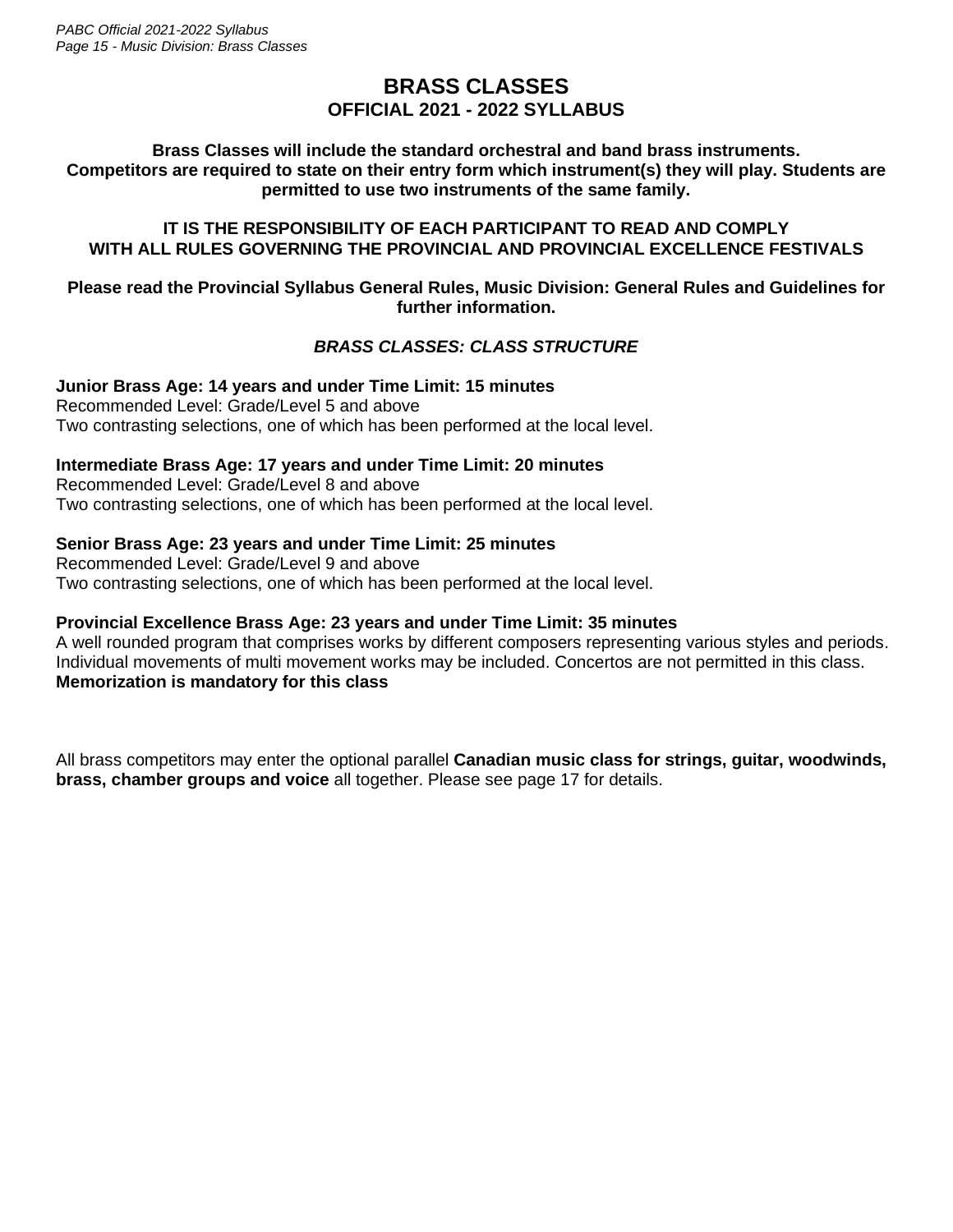# **CHAMBER GROUP CLASSES OFFICIAL 2021 - 2022 SYLLABUS**

**A combination of any recognized orchestral instruments including harp, guitar, recorder and/or percussion with or without piano and/or one voice. In the Junior, Intermediate and Senior levels a group may have a minimum of 3 and a maximum of 9 performers each having their own part. At the Provincial Excellence level, the maximum number of performers remains at 6. When piano is included, the piano part must be original and not an orchestral reduction. There shall be no conductor. Instrumentation and amplification may be used but only as indicated in the original score. A complete score must be provided to the adjudicator, and may not be an unauthorized photocopy.**

### **IT IS THE RESPONSIBILITY OF EACH PARTICIPANT TO READ AND COMPLY WITH ALL RULES GOVERNING THE PROVINCIAL AND PROVINCIAL EXCELLENCE FESTIVALS**

**Please read the Provincial Syllabus General Rules, Music Division: General Rules and Guidelines for further information.**

# *CHAMBER GROUP CLASSES: CLASS STRUCTURE*

**Junior Chamber Group Average Age: 14 years and under, 3 – 9 performers Time limit: 20 minutes** Two contrasting selections, one of which has been performed at the local level.

**Intermediate Chamber Group Average Age: 17 years and under, 3 – 9 performers Time limit: 25 minutes** Two contrasting selections, one of which has been performed at the local level.

**Senior Chamber Group Average Age: 23 years and under, 3 – 9 performers Time limit: 30 minutes** Two contrasting selections, one of which has been performed at the local level.

### **Provincial Excellence Chamber Group Average Age: 23 years and under, 3 – 6 performers Time limit: 35 minutes**

A well rounded program that comprises works by different composers representing various styles and periods. Individual movements of multi movement works may be included. **Memorization is not required for this class**

All chamber groups may enter the optional parallel **Canadian music class for strings, guitar, woodwinds, brass, chamber groups and voice** all together. Please see page 17 for details.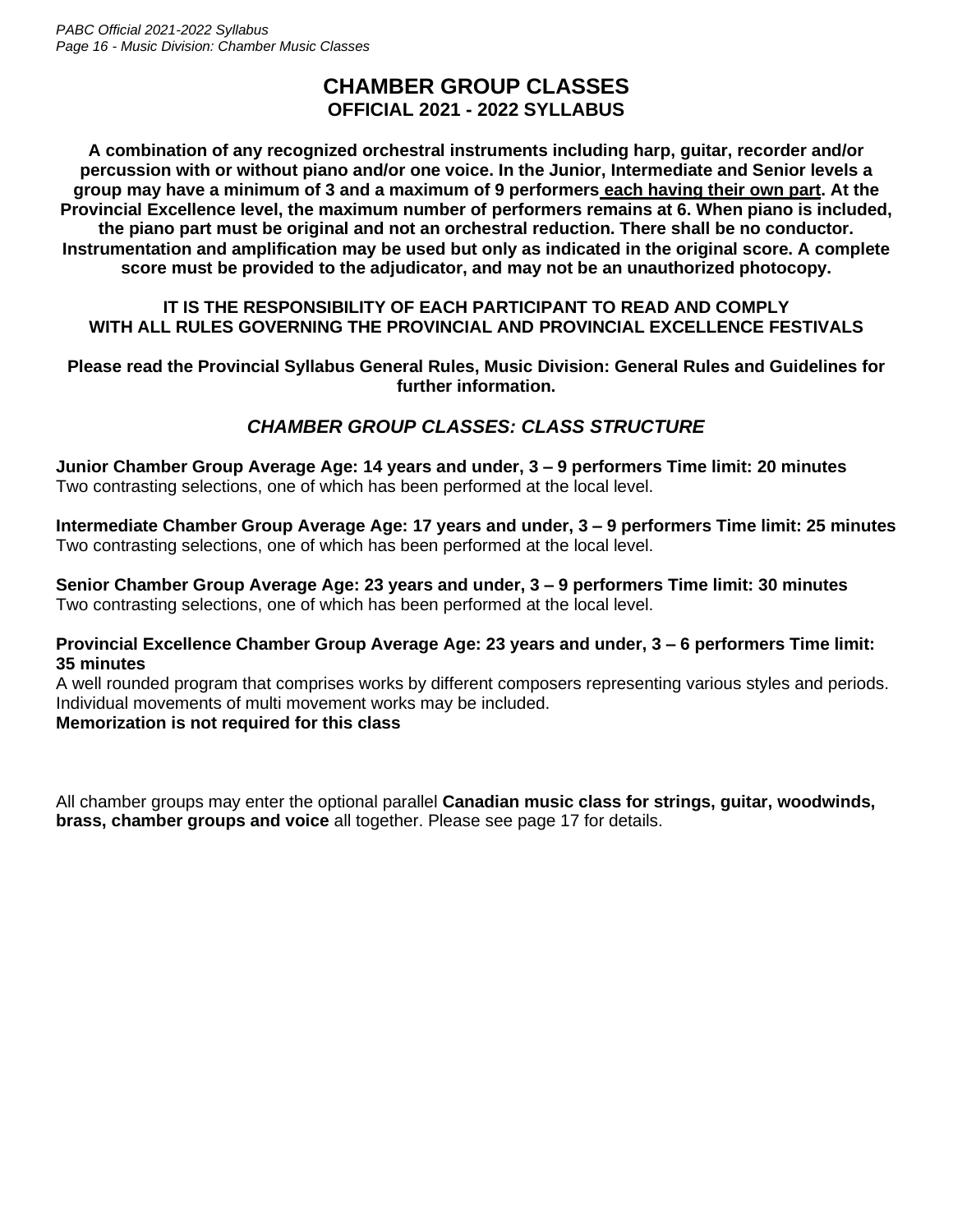# **OPTIONAL, PARALLEL CANADIAN MUSIC CLASSES FOR STRINGS, GUITAR, WOODWINDS, BRASS, CHAMBER GROUPS, CLASSICAL VOICE AND MUSICAL THEATRE OFFICIAL 2021 - 2022 SYLLABUS**

**This class is open to all performers in the above disciplines. All participants will perform in the same class which will be divided based on age only. Piano accompaniment only.**

### **IT IS THE RESPONSIBILITY OF EACH PARTICIPANT TO READ AND COMPLY WITH ALL RULES GOVERNING THE PROVINCIAL AND PROVINCIAL EXCELLENCE FESTIVALS**

# *OPTIONAL PARALLEL CANADIAN MUSIC: CLASS STRUCTURE*

**Junior, Canadian Music Age: 14 years and under Time Limit: 8 minutes** One selection of Canadian music of minimum Grade/Level 6.

**Intermediate, Canadian Music Age: 17 years/18 years (vocal) and under Time Limit: 10 minutes** One selection of Canadian music of minimum Grade/Level 8.

**Senior, Canadian Music Age: 23 years/25 years (vocal) and under Time Limit: 12 minutes** One selection of Canadian music of minimum Grade/Level 9.

### **Provincial Excellence Canadian Music Age: instrumentalists: 23 years and under and vocalists: 28 years and under Time Limit: 15 minutes**

One selection of Canadian music of minimum Grade/Level 10: if a multi-movement work is selected, one or more movements may be performed providing the time limit is observed. This Class provides an opportunity for further performance for Provincial Excellence level participants but is not considered part of the Provincial Excellence competition.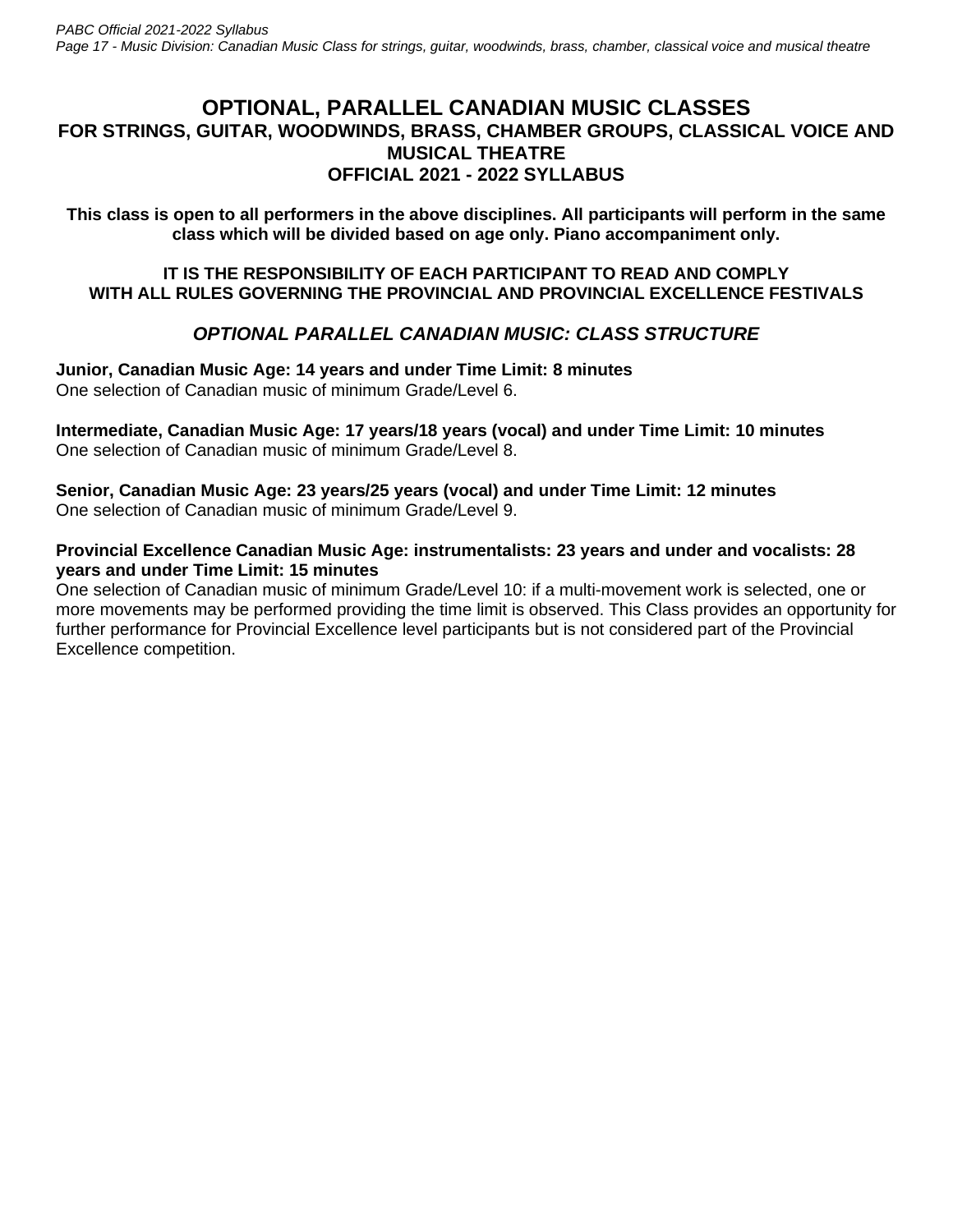# **CHORAL CLASSES OFFICIAL 2021 - 2022 SYLLABUS**

### **Local Festival**

Adjudicators at the local festival may choose, in each of the Choral categories, up to two choirs that are felt to be of an exceedingly high standard. The signed recommendations along with the recordings of the performance and original music shall be sent to the Provincial Office.

### **Provincial Festival**

**Audio files** forwarded by the local Festivals will be adjudicated prior to the Provincial Festival, with winners announced during the Festival. There will be a \$500 grand prize and \$200 cash awards for winners of each class at the discretion of the adjudicator. After adjudication, audio links from all entries will be available on the PABC website.

Note: Choirs submitting recordings to the Provincial level of competition must perform the same selections on which they were recommended by the adjudicator at the local level.

- 1. Participation is limited to amateur choirs, performing in the appropriate class(es) at affiliated festivals.
- 2. A choir may enter only one choral class at the Provincial level.
- 3. A festival official must supervise and witness the recording of the performance of choirs recommended for Provincial competition.
- 4. All choral entries **must** be submitted as **audio files**: mp3, mp4 or m4a only. .wav files will not be accepted. These should be sent as attachments to emails to the Provincial office, with the choir name, festival and name of class in the subject line. Audio files must be clearly labelled with the name of the piece only and NOT the name of the choir. Please end the recording as soon as the performance is finished and do not include comments or announcements. Choral music must also be scanned, including the cover page, and sent as files with the audio files. As an aid to adjudicators, the first bar of each line in the score should be numbered and the performance key shall be indicated on the score. Please send scanned scores as PDFs and not jpegs. A pdf of the completed entry form should also be included; however the required entry fee must still be submitted by mail. In conclusion, each email should include 5 files: 2 audio files, 2 scores and the entry form.
- 5. Recordings may be completed up until **May 1**, with the same choir, conductor, accompanist, and accompaniment as in the original performance. The recording must be the first take. No acoustic or electronic compensation, filtering, or other enhancement is to be used while (or post) recording. When making recordings, please stop the recording as soon as the choir finishes singing.
- 6. **Complete choral entries must be received at the Provincial Office by Friday, May 13.**

### **CHORAL CLASSES**

The Provincial Music Festival provides opportunities for the following types of choral groups:

### **School Choirs Community Choirs Other: including Male Choirs and Female Choirs**

### **These rules apply to all classes**:

- a. Only selections performed, adjudicated and recommended from local festivals are acceptable.
- b. The competition is based on the performance of TWO CONTRASTING SELECTIONS only one of which may include brief solo or solo ensemble passages. **The total number of bars of a solo or solo ensemble passage may not exceed 10% of the total score.**
- c. **One selection may be one or more movements of a multi movement work.**
- d. Ages are determined as of December 31 preceding the festival.
- e. Total Time limit: 15 minutes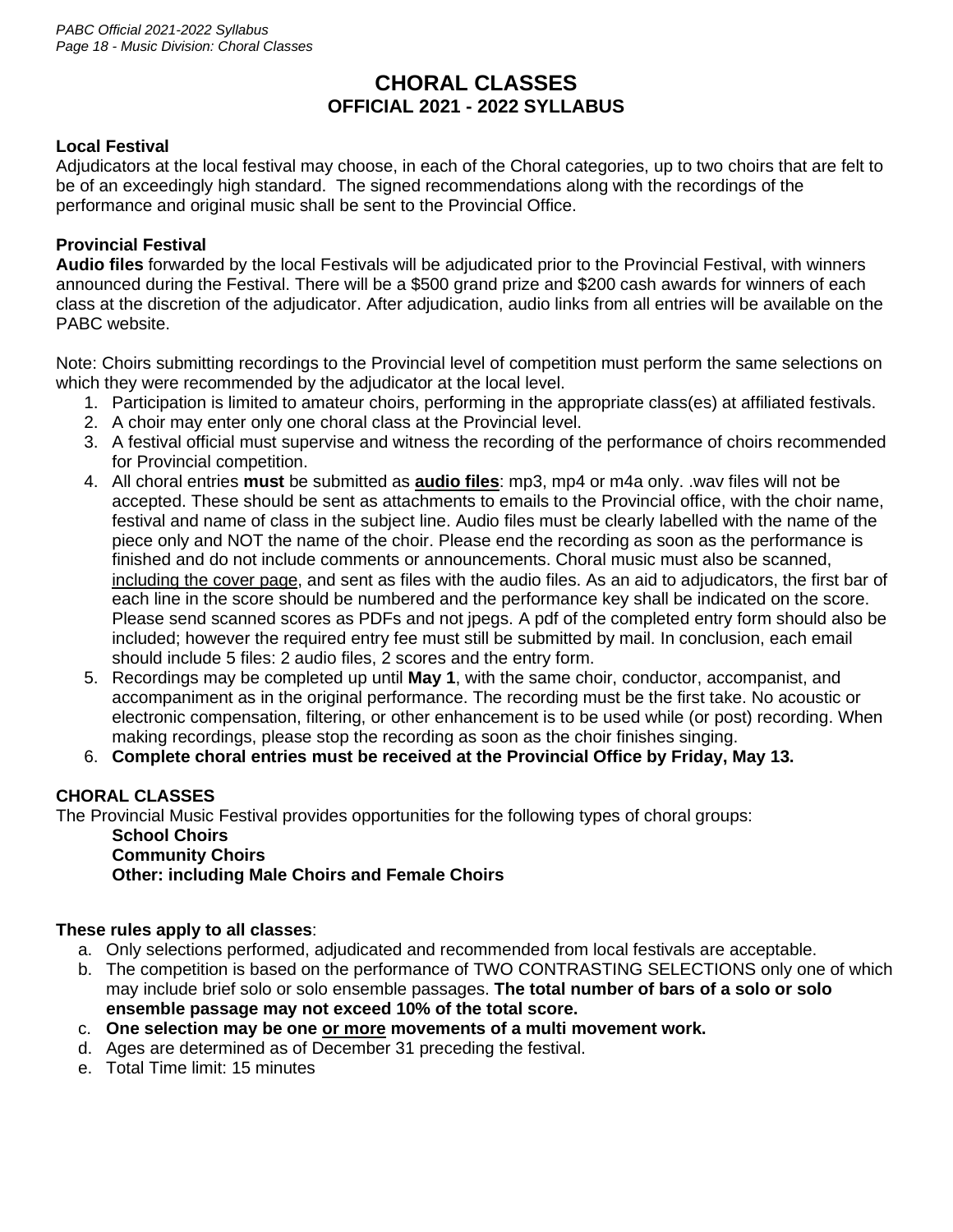**School Choirs -** The members of a school choir must all be from the same school. Split Grade classes should register in the higher grade category. Only one folk song is permitted. **Audio recording only.**

### Class 100 – Grade 12 & Under

- At least one selection sung in three or more parts
- Class 101 Grade 10 & Under
	- At least one selection sung in three or more parts
- Class 102 Grade 8 & Under
	- At least one selection sung in two or more parts

Class 103 – Grade 6 & Under

• One selection sung in two parts is strongly encouraged

### Class 104 – Grade 4 & Under

• Unison only

**Community Choirs -** Only one folk song is permitted. **Audio recording only.**

### Class 105 – 19 & Over

- The majority of members must be 19 years of age and over
- At least one selection sung in three or more parts

In Classes 106 – 108, no choir member may be over the age of 19

Class 106 – 19 & Under

• At least one selection sung in three or more parts

Class 107 – Average age: 16 & Under

• At least one selection sung in three or more parts

Class 108 – Average age: 12 & Under

• At least one selection sung in two or more parts

### **Other – Audio recording only**

Class 109 – Male Voices only

- restricted to male singers [no age limitation]
- at least one selection sung in three or more parts

Class 110 – Female Voices only

- restricted to female singers [no age limitation]
- at least one selection sung in three or more parts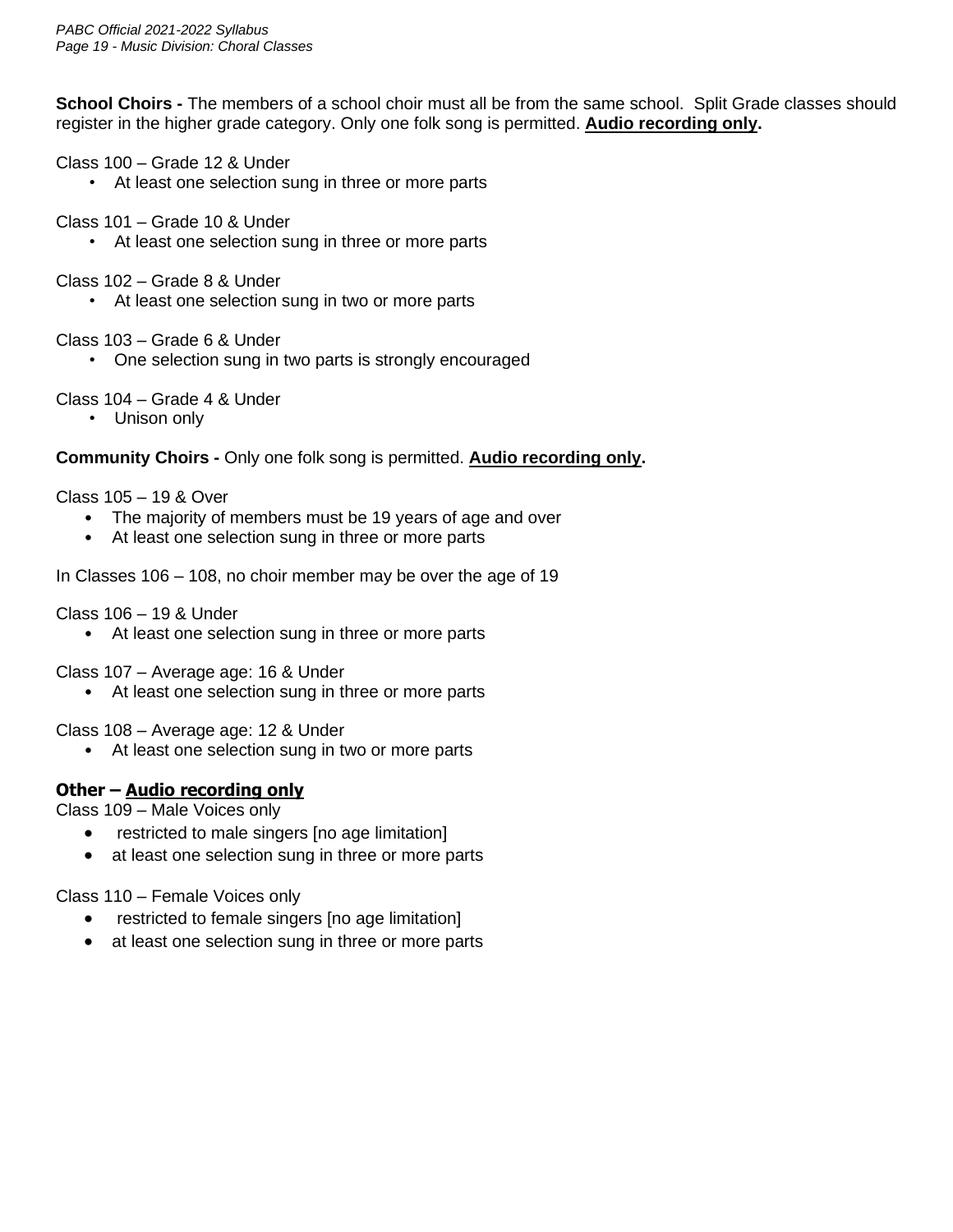# **SPEECH AND DRAMATIC ARTS GENERAL REGULATIONS AND GUIDELINES OFFICIAL 2021 - 2022 SYLLABUS**

# *REPERTOIRE*

- 1. The Syllabi published by the major examination bodies, including the Royal Conservatory (Toronto), Conservatory Canada, Trinity College, etc., are suggested for Grade/Level guidance in entering local and provincial festivals in Speech Arts.
- 2. **OPTIONAL, PARALLEL SOLO SHAKESPEARE CLASSES**  These are optional classes for Speech and Dramatic Arts competitors and will be judged on this category's merits alone. Participants may not enter the optional solo Shakespeare classes only, but MUST first be recommended in Provincial Junior, Intermediate or Senior Speech Arts classes; such recommended competitors *may choose* to enter the Shakespeare class at the same level i.e. Shakespeare class recommendation from the local adjudicator is not required. The Shakespeare selection in these optional classes need not have been performed in the local festival. Competitors may perform Shakespeare selections in their recommended class as well as in the optional Shakespeare class; however, they may not perform the same selection in both classes. **Competitors who win this parallel class at a Provincial Festival must enter the next highest class in subsequent festivals. They may compete at two different class levels: one for their primary entry and one for the parallel class entry.**

This rule does not apply to the Open Duo Class, where competitors must have competed in a Duo class at their local festival and earned a minimum mark of 85%. Competitors in this class need not be competing in any other Speech Arts classes at the Provincial Festival, but may attend just for this class.

- 3. One of the selections must have been performed at the local level.
- 4. No more than one selection may be an original work that has been written by the performer.
- 5. In all levels, performers must introduce the dramatic selection to "set the scene" these remarks are not included in the timing of the selection. Any and all introductions made by performers on stage should be kept as **brief** as possible.
- 6. Competitors must be of accepted ages as of December 31<sup>st</sup> before the upcoming Provincial Festival. Competitors may not be younger than 11 years of age.

### **COMPETITION AND ADJUDICATION PROCESS**

- 7. Students are required to bring clean, typed copies of their selections. These should be labeled with name, class, and section (Joe Smith, Jr. Speech, poetry…) etc. They must also bring published copies – the books from which their selection is taken – or a receipt proving the purchase of an electronic version\*. These books will be prepared ahead or in the lobby of the venue as follows: a post-it note marking the page in the book, with the student's name and section clearly visible. The student will retain all their books and copies until their turn. They will then submit them to the adjudicator's secretary, **in the order in which they will perform their complete program.** Books will be returned at the conclusion of the class. Copies will be destroyed. \*Electronic versions should be available for perusal upon request.
- 8. Junior, Intermediate and Senior Speech Arts students will perform all of their selections poem, prose, drama and sonnet (if applicable) – consecutively, concert style and in any order with one minute between selections (see pg. 21, **Costumes and Props**). Selections of Poetry, Prose and Drama should be chosen to demonstrate versatility. Time limits remain the same. Titles and introductions are not included in the timing (see, pg.21, **Time Limits**) **and should be kept brief.**
- 9. All selections must be memorized.
- 10. Students are expected to be present for all sessions of their class, both before and after their own performance.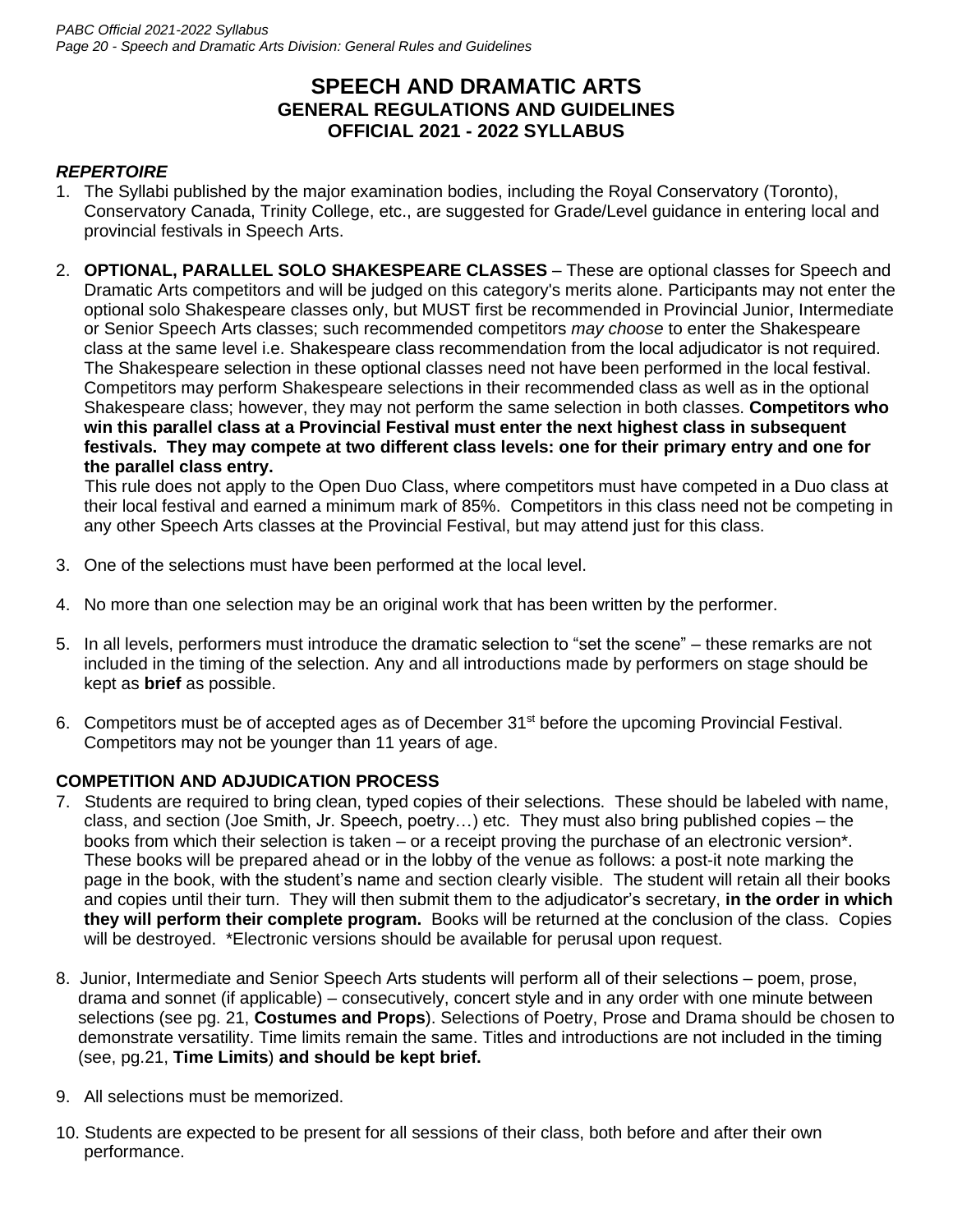11. Winners and Runners-up will be announced at the end of each class

### **CANADA WEST PERFORMING ARTS FESTIVAL**

- 12. Recommendation to this festival will be at the sole discretion of Adjudicators at the Provincial Festival and will include Junior, Intermediate and Senior level competitors.
- 13. It is the responsibility of each competitor who wishes to be considered for recommendation to the Canada West Festival to read and comply with the rules and regulations governing The Canada West Festival as set out in their Official Rules and Syllabus, which is available on the PABC website.

### **TIME LIMITS**

14. All selections must be accurately timed and stated on the entry form. Competitors exceeding the stated time limits will be belled; failure to cease performing at the sound of the bell will result in disqualification. In the Speech Arts Division, timing shall "begin with the first word and extend to the final word or stage movement", but shall not include announcement of the title/author, nor the verbal introduction (see class descriptions for more information), nor applause.

### **COSTUMES AND PROPS**

15. Any addition of minimal costume\* and/or props must be done without leaving the performance room, with set-up and/or costume changes limited to 1 minute between selections. Use of props is permissible only in the Drama and Shakespeare sections. Minimal props may be set on the stage at the beginning of each competitor's performance to smooth transitions and must be handled by the performer only. This time would also not be considered as part of the allotted time. Costume changes should be kept to an absolute minimum and could be as little as adding a scarf, or picking up a book. \*The 'no costume' rule for poetry is discontinued to allow for smoother transitions between selections.

Note: no live flame is permitted on stage.

### **DEFINITIONS**

The following definitions have been established as guidelines for competitors at the Provincial level: **Prose**: A prose passage is a selection from a story, novel, essay or similar writing that forms a concise unit. Prose is non-metrical writing: thus stories written in verse are not appropriate. In prose, the speaker is the narrator. The focus should be on the voice. Vocal characterization is encouraged but the quality of prose must be maintained. The selection should include narration, description and dialogue. It should be spoken in the story-telling style, but should not be performed as a dramatic scene, i.e. there is to be no acting, with only very limited movement around the stage. Competitors may stand or be seated.

**Drama**: In drama the speaker is the character. The selection should be taken from a play written to be presented on the stage by an actor assuming language, movement and dress of the character portrayed. The selection should be the words of one character only with words of other characters omitted. Shakespeare selections must be taken from his plays rather than his non-dramatic poetry. Movement, character development and relationships are important in this section, thus 'stand-alone monologues' (not from longer plays) are poor choices at the provincial level.

**Poetry**: In poetry, the language is moulded into some kind of design; in prose it is not. Speakers may choose to perform any type of poetry including but not limited to: lyric, narrative, dramatic, slam or free verse – matching performance choices to author intention and style.

- **Lyric** a short unified poem expressing the poet's own experience and emotion usually presented in a relaxed stance with no movement. The speaker interprets rather than identifies with it. (e.g. *Solitude* by Bliss Carman: *To Autumn* by Keats; Sonnets of Shakespeare and Wordsworth).
- **Narrative** a poem which tells a story and usually has dialogue: the telling of a story is the primary concern of the speaker (e.g. *The King's Breakfast* by A. A. Milne; *The Raven* by E. A. Poe; *The Cattle Thief* by Pauline Johnson).
- **Dramatic** in a dramatic poem, a character distinct from the performer and poet speaks, revealing personality and attitudes. The primary concert of the poem is to reveal character, rather than tell a story (e.g. *My Last Duchess* by Robert Browning; *Patterns* by Amy Lowell).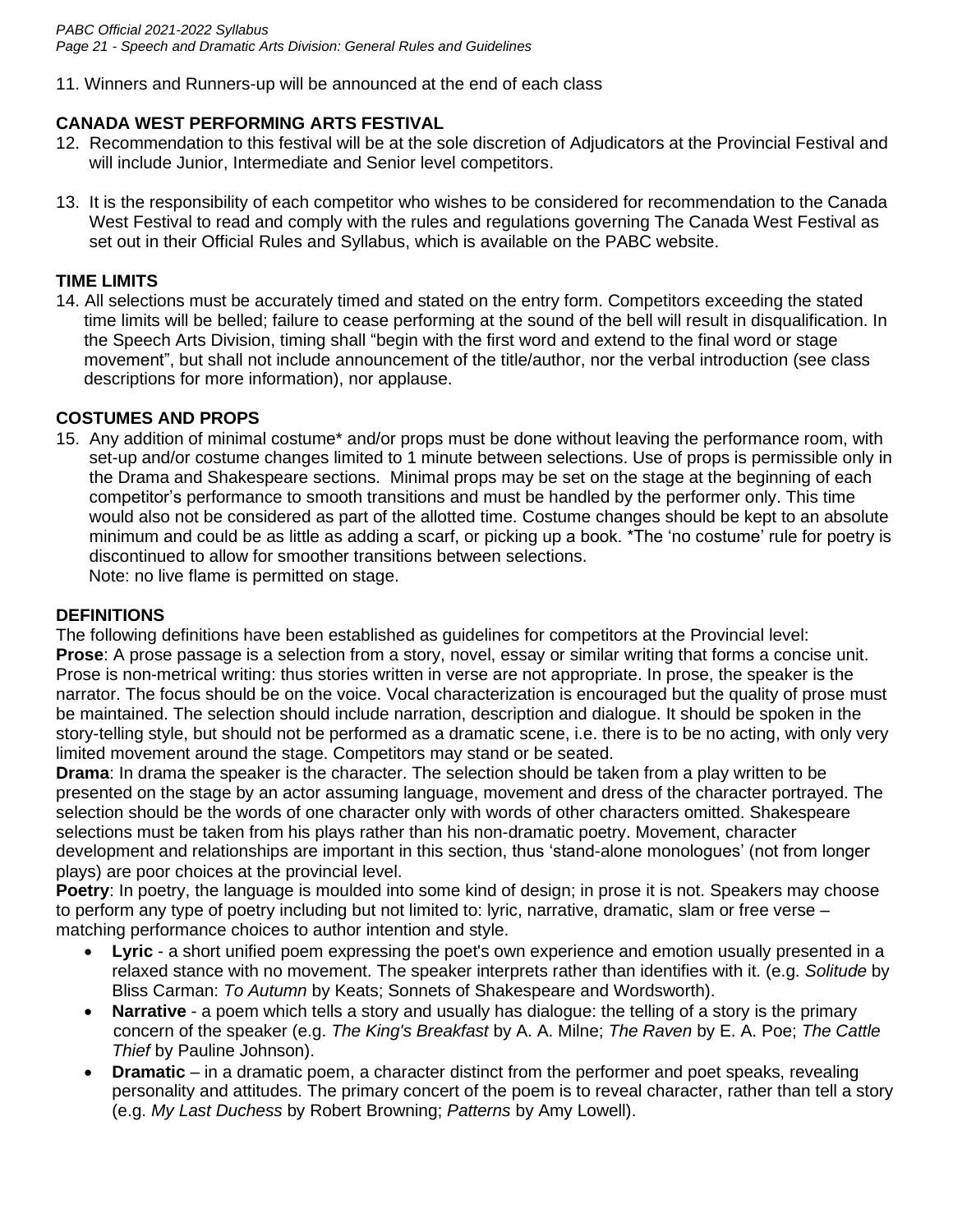- **Slam Poetry** Idea or thematic connection poems with voice, humour, rhythm, exaggeration, wordplay, written for performance to an audience. Excerpts may be presented as these poems are often very long. Suggested resource books or poems include: "We Are More" (Koyczan), Word Warriors (Olsen), Take the Mic (Smith): Poetry Slam (Glazner).
- **Free Verse**  poetry or 'a poem' without regular rhythm or rhyme, yet still providing artistic expression (eg. Poems by Walt Whitman, Carl Sandburg or T.S. Eliot).
- **Sonnet** a sonnet is a fixed form lyric poem, traditionally consisting of 14 lines of iambic pentameter with a set rhyme scheme. In Senior Speech, modern sonnets with variations in rhyme scheme and stanzaic structure are permissible, as are caudated, curtal and double sonnets, provided their inclusion fits the overall time allowance. Sources: The Penguin Book of the Sonnet; Making of a Sonnet (Hirsch); The Art of the Sonnet (Burt).

# *SPEECH AND DRAMATIC ARTS: CLASS STRUCTURE*

### **Junior Speech and Dramatic Arts Age: 11 – 13 years Time Limit: 12 minutes**

Recommended Minimum Grade/Level: 6

- 1. One selection of Poetry
- 2. One selection of Prose
- 3. One selection of Drama

### **Junior Shakespeare Age: 11 - 13 years Time Limit: 4 minutes**

**Competitors must be recommended for the Junior Speech and Dramatic Arts category before entering this class.** 1. Speech of one character from a play by William Shakespeare

### **Intermediate Speech and Dramatic Arts Age: 16 years and under Time Limit: 15 minutes**

Recommended Minimum Grade/Level: 7

- 1. One selection of Poetry
- 2. One selection of Prose
- 3. One selection of Drama

### **Intermediate Shakespeare Age: 16 years and under Time Limit: 5 minutes**

**Competitors must be recommended for a Speech and Dramatic Arts category before entering this class.**

1. Speech of one character from a play by William Shakespeare

### **Senior Speech and Dramatic Arts Age: 23 years and under Time Limit: 20 minutes**

At this level all selections **must have a unifying theme**. Performers must introduce their theme to the audience at the beginning and then prior to the performance of each selection briefly explaining the selection's connection to the theme.

Recommended Minimum Grade/Level: 8

- 1. One selection of Poetry
- 2. One selection of Prose
- 3. One Sonnet
- 4. One selection of Drama

### **Senior Shakespeare Age: Age: 23 years and under Time Limit: 5 minutes**

**Competitors must be recommended for a Speech and Dramatic Arts category before entering this class.**

1. Speech of one character from a play by William Shakespeare

### **Open Duo Age: 11 - 23 years Time Limit: 10 minutes**

### **Both competitors must be at least 11 years of age. Competitors need not have been recommended for the regular Speech and Dramatic Arts category.**

1. Selections to be taken from a published classic or modern play, including the works of William Shakespeare, performed by two people. Performers may be different ages as long as both are within the ages specified in the Speech Arts Syllabus. Competitors must have performed a Duo in their local Festival and achieved a minimum mark of 85%.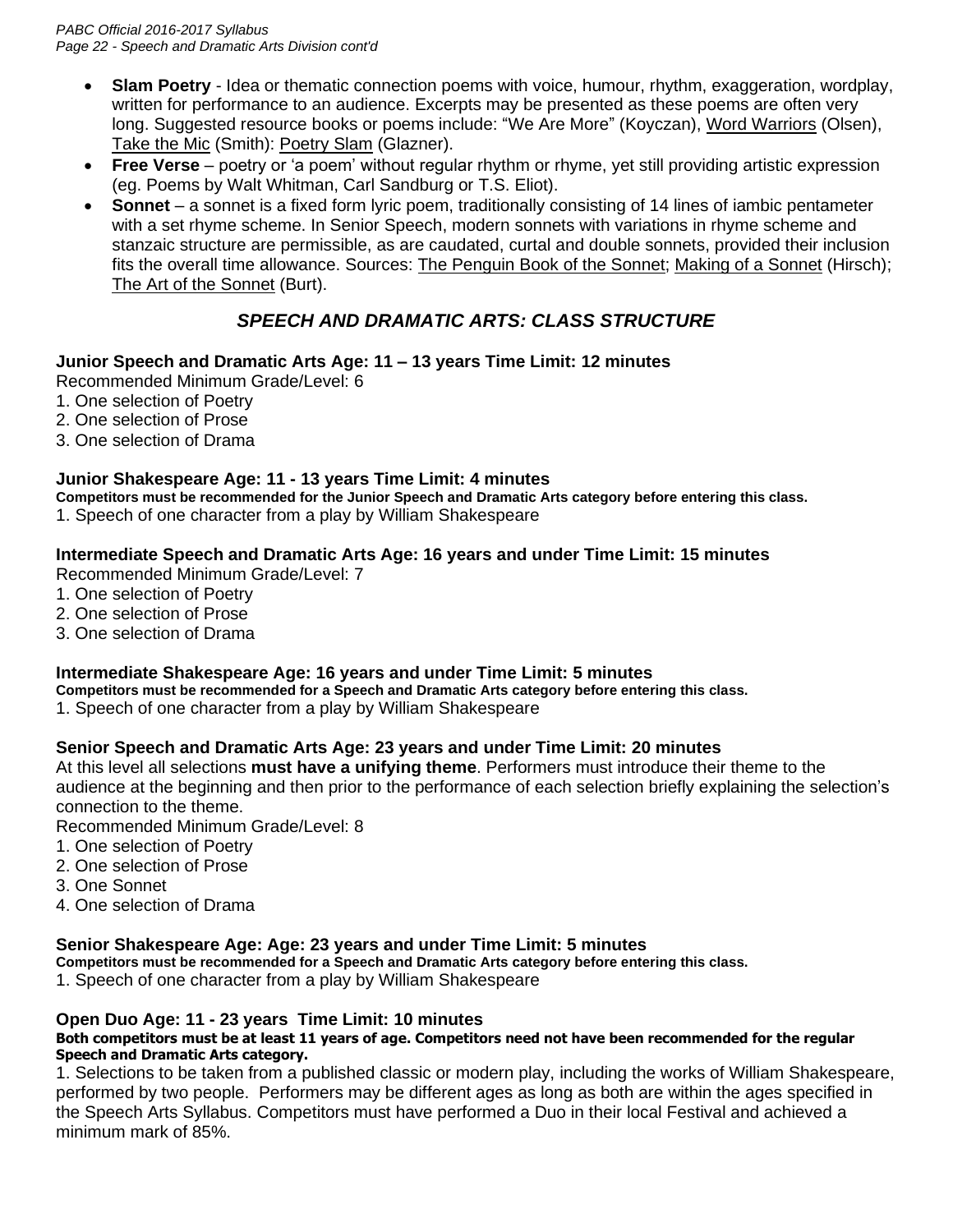# **DANCE GENERAL REGULATIONS AND GUIDELINES OFFICIAL 2021 - 2022 SYLLABUS**

### **It is the responsibility of each participant to read and comply with all rules governing the Provincial Festival Please read the Provincial Syllabus General Rules for further information.**

### *MEMBER FESTIVAL SELECTION GUIDELINES*

- If your festival is multi-disciplinary, you may submit one competitor in each Level of the Provincial Dance Disciplines.
- If your Festival is Dance discipline only, you may submit two competitors in each Level of the Provincial Dance Disciplines.
- Any festival which, in the previous year, has reported and paid affiliation fees for more than 200 registered participants in **solo stage entries** may send one additional representative in each of Level II & Level III Stage to the Provincial Festival.
- The adjudicator determines final selection of the recommended candidate(s) at the local festival based on the following:
	- 1. Competitor must have exhibited exceptional ability and versatility in dance in the local festival performances

2. **Competitor must have performed at least two solos at the LOCAL festival, both solos within the SAME Discipline of Ballet, Modern, or Stage.**

# *DANCE: CLASS STRUCTURE*

# **BALLET, STAGE & MODERN**

Level I (Junior): Age 10 - 12 years Level II (Intermediate): Age 15 years and under Level III: (Senior) Age: 20 years and under

*ENTRY REQUIREMENTS* Two **contrasting** selections must be prepared; the first one performed must be the qualifying solo from the participating festival.

### **Ballet Levels I, II, III**

The participant must perform **two contrasting solos** based on Ballet technique including but not limited to: Cecchetti, R.A.D., Vaganova, etc. Hand-held props only may be used if integral to the dance, except in Interpretive where no props are allowed. Ballet shoes must be worn. No lyrics except in Contemporary Ballet; vocalization is permitted in other ballet genres.

### **Stage Levels I, II, III**

The participant must perform **two contrasting solos** in **two** of the following styles: Jazz **or** Lyrical Jazz, Tap, Theatrical Dance, Song and Dance and Hip Hop/Street Dance.

### **Modern Levels I, II and III**

The participant must perform **two contrasting** modern or contemporary **solos**, the basis of which will be modern technique including but not limited to Graham, Limon, Cunningham, Humphrey and Horton.

### **We have included a list of definitions that may be used to describe styles that are appropriate:**

### **Definitions:**

### **BALLET***:*

**Demi-Pointe Classical:** Dance based on any method of classical ballet technique (e.g. Cecchetti, R.A.D., Vaganova, etc.)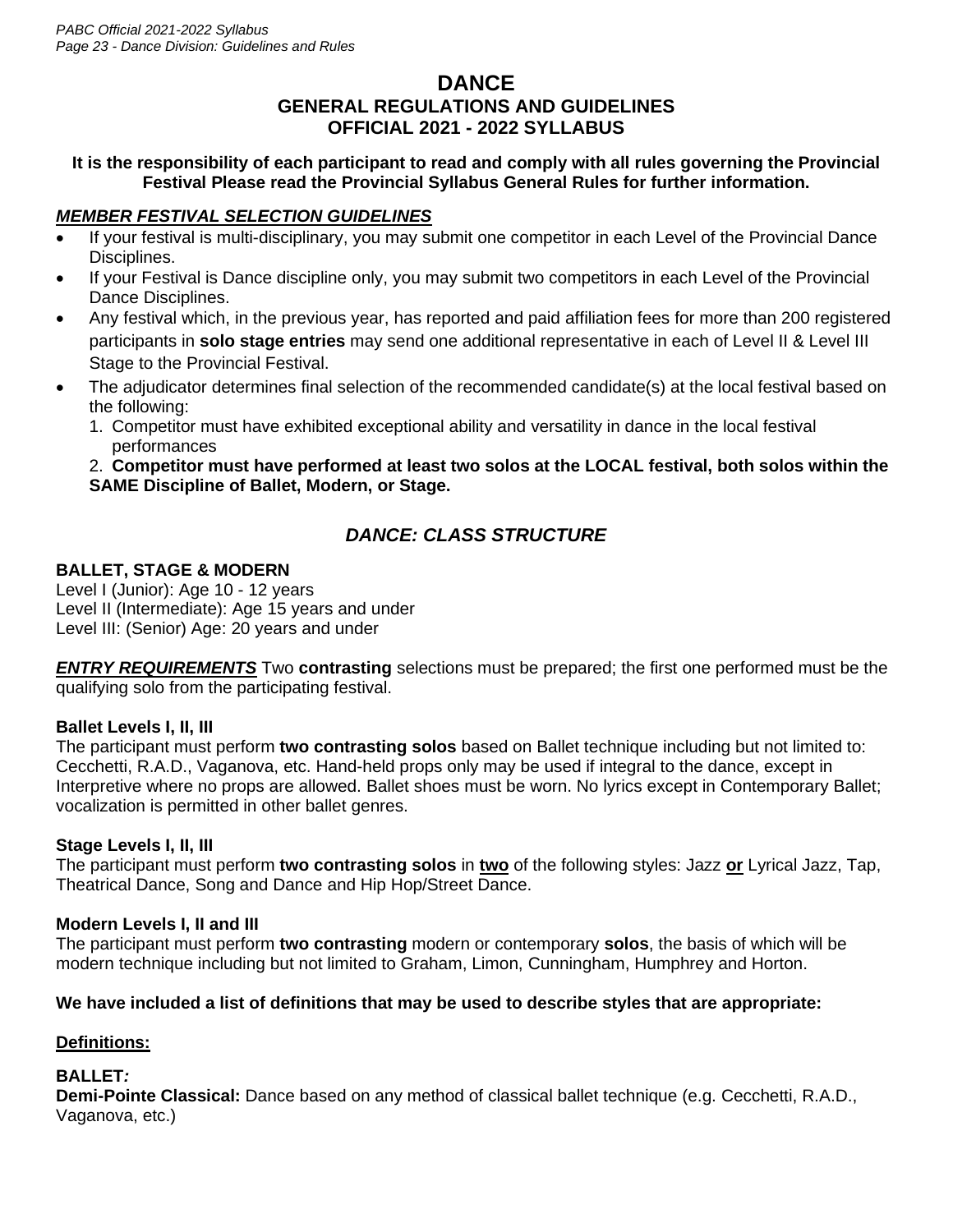**Pointe Classical:** Dance based on any method of classical ballet technique (e.g. Cecchetti, R.A.D., Vaganova, etc.)

**Neo Classical Ballet:** Dance based on any method of classical ballet technique in the style of the 20<sup>th</sup> and 21<sup>st</sup> Century. Original choreography should be plotless and musically driven without narrative or mime. Dancer's movements should be the main artistic medium.

**Contemporary Ballet:** Incorporates classical ballet techniques with greater range of movements which may not adhere to strict body lines for classical ballet. This style includes non-traditional movements, such as more relaxed steps, floor work and turned in legs, etc., to portray the concept of being more innovative, free and earth-bound. The physical interpretation of the theme that the choreographer envisioned allows for more expressive emotions and feelings.

**Interpretive Ballet:** Dancers must use ballet technique incorporating the body as the medium of expression and interpretation of the music in order to portray an intangible thought or mood, real or imaginary. This category should express an idea but not tell a story.

**Demi-Character:** Dancer portrays a story/idea/concept/impression while performing ballet technique from the waist down and character from the waist up.

**Character:** Ballet technique with stylized movement. The dancer must portray a specific character, real or fictitious for the duration of the entire solo, and must incorporate the whole body but not tell a story.

# **STAGE***:*

### **Stage participants qualifying with either a Traditional Jazz or Lyrical Jazz solo MUST choose their second solo from one of the following categories: Tap, Song and Dance, Theatrical Dance or Hip-Hop/Street Dance. The second solo may NOT be another jazz solo.**

**Jazz:** Dance technique based on isolation of the body and/or contraction release

**Lyrical Jazz:** A dance that is generally performed to slower tempos and interprets the intent of that piece of music. This category MUST use soft jazz technique and style utilizing facial and body emotion to portray an idea, story, mood or feeling.

**Tap:** Arms are complementary and coordinated to the footwork. The rhythm of percussion is articulated through the feet and the entire body. The emphasis is on the clarity and shading of sounds, whether they are regular rhythm or syncopated. No dubbing of tap sounds permitted in accompaniment.

**Theatrical Dance:** Dance suitable for a stage or musical production, cabaret, a review, live theatre, etc. Contents must be predominately dance, choreography should have a character base to it without straight line work; must be composed of a diversified vocabulary of steps and may utilize any dance genre. Live voice is not permitted; lip-synching is permitted.

**Song and Dance:** A routine suited to stage production. Equal effort in dancing, live singing and acting will be an integral part of the overall performance. No recorded vocals are permitted. Song and dance solos may be four (4) minutes in length.

**Hip Hop / Street Dance:** A constantly evolving form of dance that relies on individualism and personal style and emphasizes the expressive power of movement----should include but not be limited to choreography that incorporates a blend of contemporary funk and street style with jazz technique. May include moves such as gliding, popping, locking, waving, and utilize house, old school, and new school. May also include gymnastics/power moves or any series of tricks or stunts as long as music, costumes, and lyrics are age appropriate.

# **MODERN:**

**Modern:**A stylized dance form with its foundations on a technically based discipline such as Graham, Limon, Cunningham, Humphrey and Horton etc. Dance that rejects the limitations of classical ballet, was formulated from natural rhythms, and which favours movement derived from contraction and release, breath, suspension, fall and recovery, weightedness, and dynamism. Movement may or may not be related to the music. **Interpretive Modern:** Dance that uses a recognized/codified modern technique to tell a story, express a feeling, interpret a character, behaviour, or emotional state. Movement should be related to the intent of the music.

**Contemporary:** Free movement of dance encompassing various dance disciplines with modern technique as its underlying base, such as the choreography of William Forsythe, Wayne McGregor, Akram Khan, Ohad Narin (Gaga), Hofesch Shechter (Release Technique), etc. - a constantly evolving style of movement that gives physicality to human ideologies and concepts with emphasis on engaging the whole body.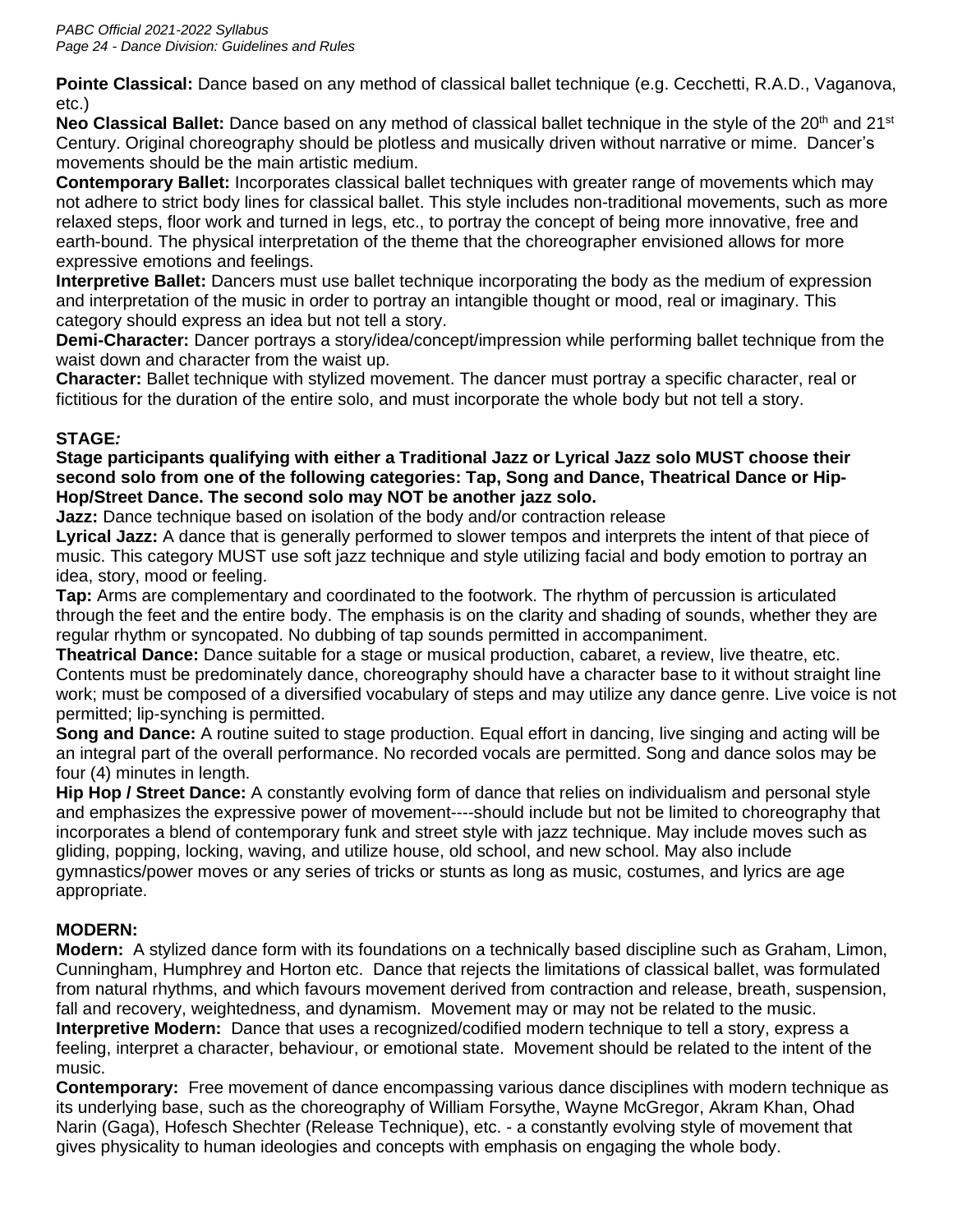**Interpretive Contemporary:** Dance that uses contemporary movement vocabulary from stylized to pedestrian (with modern technique as its basis) to tell a story, express a feeling, interpret a character, behaviour, or emotional state; eg. Pina Bausch (Tanztheater Wuppertal). Movement should be related to the intent of the music while the choreography must engage the whole body.

### *ADDITIONAL DANCE RULES* **Failure to obey the following rules will result in disqualification**

### **ATTENDANCE:**

**1.** Competitors must attend ALL technique and colleague classes, workshops and lectures that are scheduled for their Level and Discipline, and any other events pertaining to their Level that are either scheduled in advance or arranged during the Festival.

**2.** Competitors must be present for the entire performance of their level and discipline in which they are involved.

# **PERFORMANCE:**

**3.** Participants in all levels must prepare two solos within their chosen discipline. The first solo performed must be the qualifying solo from the participating festival. Both dances will be performed in the daily performances in the Provincial Festival.

**4.** Participants must perform only those dances listed on their Provincial Entry Form in the order listed. Selection changes at the Provincial Festival will not be allowed.

# **TIME LIMITS:**

**5.** The time limit for each solo is three (3) minutes, with the exception of Song and Dance which may be four (4) minutes in length. Disqualification will occur if the three (3) minute or four (4) minutes for Song and Dance, time limit is exceeded. All selections must be accurately timed and stated on the entry form. Timing shall begin with the first note of the accompaniment or the first dance movement and extend to the last note or dance movement.

### **MUSIC:**

**6.** Any reference to violence or derogatory sexual content or language will NOT be permitted.

**7. Music for dances must be submitted electronically in MP3, MP4 or m4a format.** Music submission will be via a link in the registration confirmation.

**8.** The performer is responsible for ensuring that copies of recorded music comply with all copyright restrictions that apply to the source material.

### **ADDITIONAL REQUIREMENTS AND INFORMATION**

**9.** Approved props must be easily managed, and must be set up and removed by the performer without assistance. Sets are not permitted.

**10.** All performances must be in age-appropriate costumes.

**11.** Live flame is not permitted on-stage.

**12.** It is recommended that participants arrive at Class Venues 20 minutes prior to start time. Attendance will be taken. Please bring appropriate footwear for all classes.

**13.** Only the dancers, adjudicator(s) and official volunteer(s) such as the dance writer/secretary may attend the Technique and Colleague classes, or be backstage at the performances.

**14.** The schedule of classes, workshops, performances and other events will be made available to each participant at Registration at the Festival. ALL Level II & III Stage dancers will have 2 jazz classes and 2 tap classes during the week. All Level I Stage competitors will have one jazz and one tap technique class per day and will take both. All stage dancers will be divided equally between jazz and tap classes by the festival office and will be adjudicated on their participation regardless of what type of dance they are performing on stage.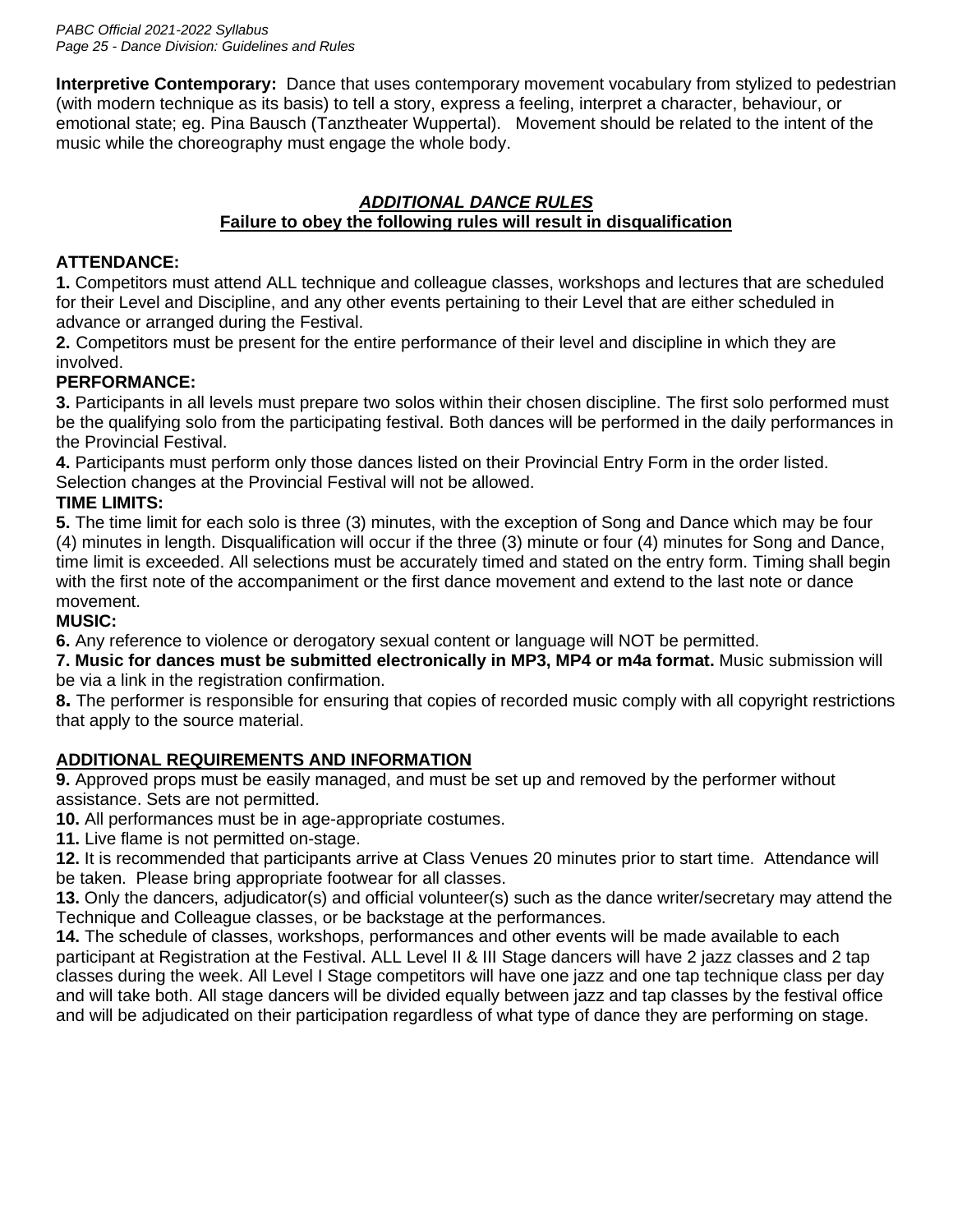### **15. SELECTION OF WINNERS:**

Three semi-finalists from each Level of each Discipline will be announced following the final performance session. The winners will be announced at the conclusion of the Dance Finals Concert. There shall be only one winner per Level in all Disciplines. The total impression created by the Technique classes and the Solo Performances shall determine the final placement. Those dancers chosen as semi-finalists (Top Three) may choose either one of their two dances to perform again in the Dance Finals Concert.

**16.** At least one "Colleague" Class in each discipline will be provided at the Provincial Festival. These are similar to the daily Technique classes and are instructed by a colleague adjudicator in order to offer more educational opportunities at the Provincial Festival.

Level I Ballet will take Level I Modern

Level I Modern will take will take Level I Ballet

Level I Stage will take a vocal technique class

Level II Ballet will take Level II Modern

Level III Ballet will take Level III Modern

Level II Modern will take Level II Ballet

Level III Modern will take Level III Ballet

Level II & III Stage will take a vocal technique class

### **17. CLOTHING AND GROOMING FOR ALL CLASSES:**

Participant grooming is important and will be noted; please dress according to the guidelines set out below. Belts, trims, jewelry, leg warmers, loose tops, etc. are not permitted.

**Ballet:** Classic attire expected: ballet slippers, tights, solid coloured bodysuit or fitted T-shirt. Hair neatly groomed or in a classic bun.

**Stage:** May wear any of the following: bodysuit, tights, shorts, capris, jazz pants. Hair neatly groomed. Kneepads may be worn.

**Modern:** May wear any of the following: bodysuit, unitard, capris, fitted pants or shorts, footless tights, fitted tops. Hair securely fastened and neatly groomed.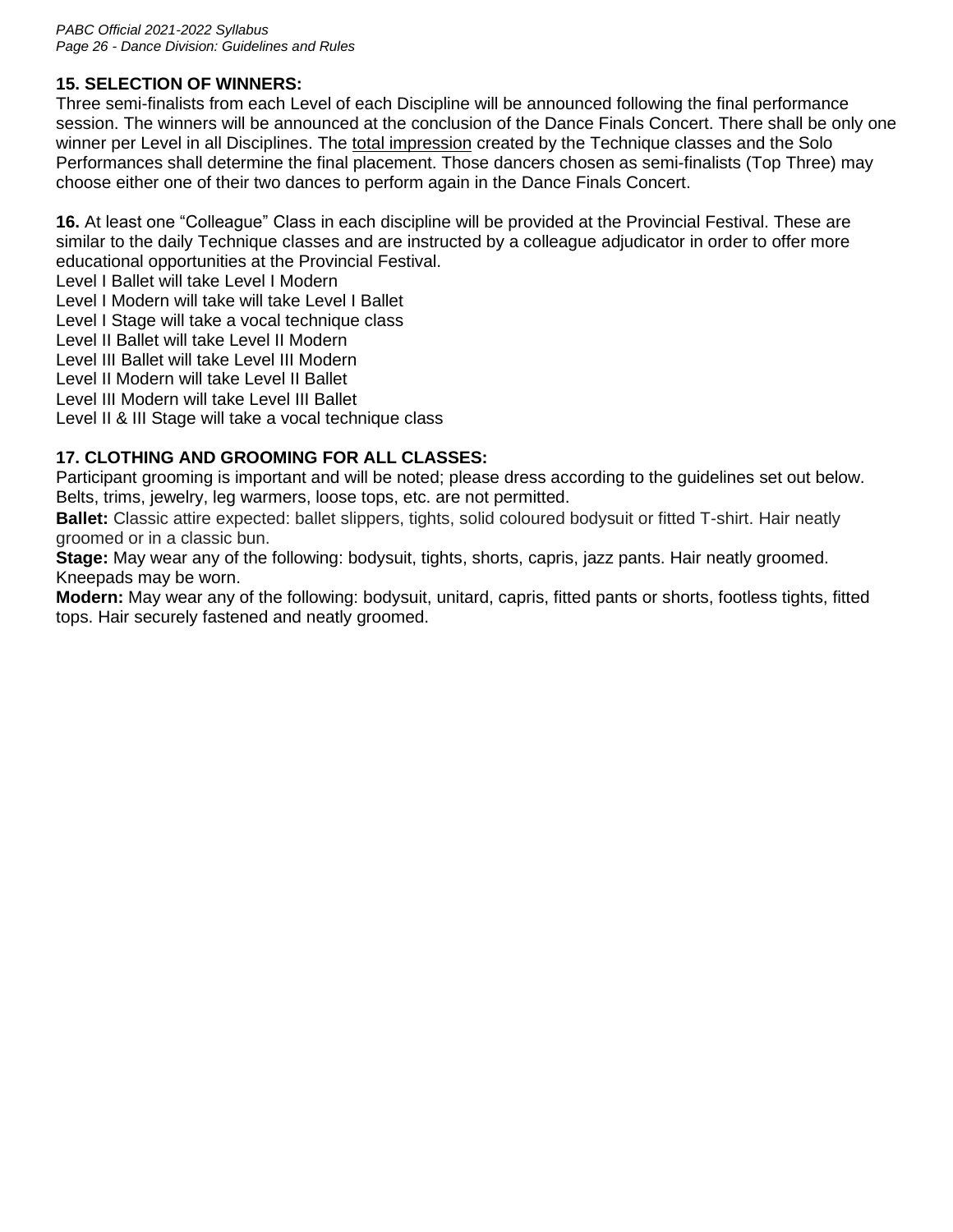*PABC Official 2021-2022 Syllabus Page 27 – Merited Participants*

### **MERITED PARTICIPANTS ALL DIVISIONS OFFICIAL 2021 - 2022 SYLLABUS**

### **GENERAL GUIDELINES**

### **IT IS THE RESPONSIBILITY OF EACH PARTICIPANT TO READ AND COMPLY WITH ALL RULES GOVERNING THE PROVINCIAL FESTIVAL**

**Merited Participants are those students recommended from local Festivals to attend the Provincial Festival in a Merited Participant role. There is no limit to the number of Merited Participants that may be sent by a Festival. Festivals may, on an adjudicator's recommendation, name a merited participant as an alternate, in which case it is advisable to have the adjudicator sign a participant form for that person, labelled as alternate, as well as a Merited Participant form. These names do not need to be forwarded to the festival office. These alternates may replace a designated participant registered for the Provincial festival BUT this change must be made through the Festival Office no later than the first day of registration and is subject to a \$25 change fee. Changes brought forward after this time will be respectfully declined. If an alternate does not replace a competitor, they may attend the festival as a Merited Participant.**

**Music and Speech and Dramatic Arts Divisions:** Merited Participants are invited to attend all competitive Music and Speech and Dramatic Arts classes and adjudications at no additional fee. They should attend all Merited Participant specific workshops for their discipline. There may also be an opportunity for them to participate in other workshops if there is sufficient time. All Merited Participants may also attend any of the performances in the Dance division, at no additional fee.

They may also perform one selection in a Future Stars Concert at the Provincial Festival at which a written critique of their performance will be provided.

**Dance Division:** Merited Participants are invited to participate in all four classes which are specifically designated for Dance Merited Participants. They should also attend all dance performances, although they do not take an active part in these sessions. These Merited Participants may also attend any Music and Speech and Dramatic Arts classes, workshops and adjudications at no additional fee.

They may also perform one selection in a Dance Future Stars Concert at the Provincial Festival at which a written critique of their performance will be provided.

### **Member Festivals:**

Member Festivals are permitted any number of Merited Participants for each provincial class.

**Local Festival committees** must determine that candidates eligible for adjudicator selection must display the following criteria:

- Participant would benefit from the Provincial Festival experience.
- The participant must have exhibited ability in local festival performances.
- The participant must have the enthusiasm to be a Merited Participant.
- The participant should be ready to perform in a Merited Participant Concert at the Provincial Festival.

**Final selection of the recommended candidate(s)** is determined by the adjudicator(s) at the local Festival, based on the above criteria.

Merited Participants must submit an official Merited Participant Provincial Entry Form along with the entry fee in accordance with Provincial Festival regulations.

Merited Participants must comply with the regulations of the Provincial Festival and must register as Merited Participants on arrival at the Provincial Festival.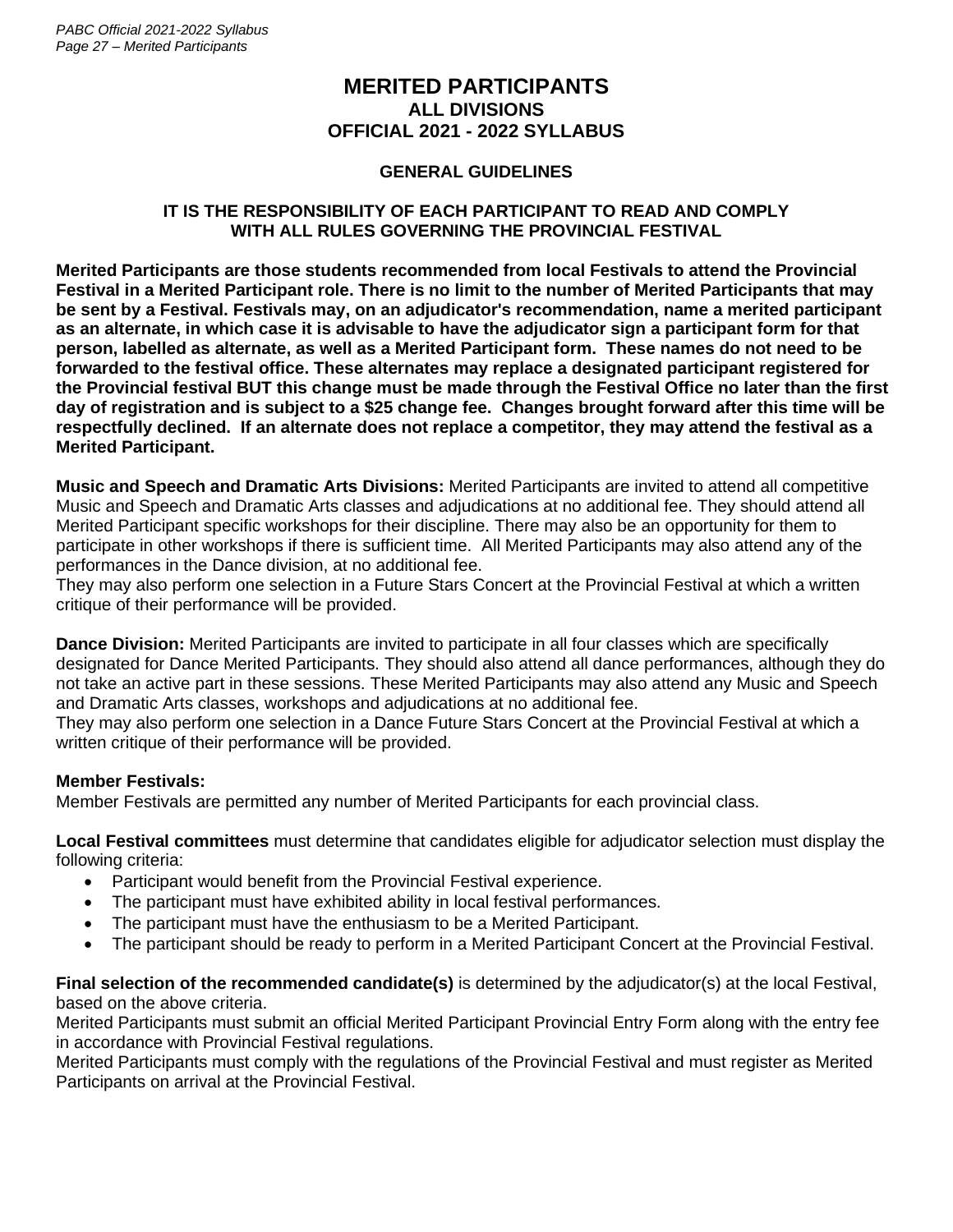#### **CLASS NAME AGE SELECTIONS TIME LIMIT ENTRY FEE** Provincial Excellence Piano  $\left| \right|$  23 and under  $\left| \right|$  Recital  $\left| \right|$  35 min.  $\left| \right|$  \$130.00 Provincial Excellence Classical Voice 28 and under I Recital I 35 min. 1 \$130.00 Provincial Excellence Musical Theatre 28 and under Recital 35 min. \$130.00 Provincial Excellence Strings 23 and under Recital 35 min. \$130.00 Provincial Excellence Classical Guitar 23 and under Recital 35 min. \$130.00 Provincial Excellence **Woodwinds** 23 and under Recital 35 min. \$130.00 Provincial Excellence Brass 23 and under Recital 35 min. \$130.00 Provincial Excellence Chamber Group Average 23 and under Recital 35 min. \$155.00 per group Choral: Class 100 See Syllabus 2 15 min. \$75.00 Choral: Class 101 See Syllabus 2 15 min. \$75.00 Choral: Class 102 See Syllabus 2 15 min. \$75.00 Choral: Class 103 See Syllabus 2 15 min. \$75.00 Choral: Class 104 See Syllabus 2 15 min. \$75.00<br>
Choral: Class 105 See Syllabus 2 15 min. \$75.00 Choral: Class 105 See Syllabus 2 15 min. \$75.00<br>
Choral: Class 106 See Syllabus 2 15 min. \$75.00 Choral: Class 106 See Syllabus 2 15 min. \$75.00<br>
Choral: Class 107 See Syllabus 2 15 min. \$75.00 Choral: Class 107 See Syllabus 2 15 min. \$75.00 Choral: Class 108 See Syllabus 2 15 min. \$75.00 Choral: Class 109 See Syllabus 2 15 min. \$75.00 Choral: Class 110 See Syllabus 2 15 min. \$75.00<br>
Junior Piano 14 and under 2 15 min. \$130.00 Junior Piano 14 and under 2 15 min. \$130.00 Junior Piano – Canadian 14 and under 1 1 7 min. \$45.00 Intermediate Piano 17 and under 2 20 min. \$130.00 Intermediate Piano – Canadian<br>Senior Piano 17 and under 1 10 min. \$45.00 Senior Piano 23 and under 2 25 min. \$130.00 Senior Piano – Canadian 23 and under 1 1 12 min. \$45.00 Provincial Excellence Piano – Canadian 23 and under 1 1 15 min. \$45.00 Junior Classical Voice 14 and under 13 10 min. 1 \$130.00 Intermediate Classical Voice 18 and under 13 15 min. \$130.00<br>
Senior Classical Voice 25 and under 3 25 min. \$130.00 Senior Classical Voice 25 and under 3 25 min. Junior Vocal Variety 14 and under 1 1 7 min. \$45.00 Intermediate Vocal Variety 18 and under 1 1 1 1 7 min. \$45.00 Senior Vocal Variety 25 and under 1 8 min. \$45.00 Provincial Excellence Vocal Variety 28 and under 1 1 8 min. \$45.00 Junior Musical Theatre 14 and under 2 10 min \$130.00 Intermediate Musical Theatre 18 and under 2 12 min. \$130.00<br>
Senior Musical Theatre 2 15 and under 2 15 min. \$130.00 Senior Musical Theatre 25 and under 2 15 min. \$130.00 Junior Strings 14 and under 2 20 min. \$130.00 Intermediate. Strings 17 and under 2 25 min. \$130.00 Senior Strings 23 and under 2 30 min. \$130.00<br>
Junior Classical Guitar 14 and under 2 15 min. \$130.00 Junior Classical Guitar 14 and under 2 15 min. \$130.00 Intermediate Classical Guitar 17 and under 2 20 min. \$130.00 Senior Classical Guitar 23 and under 2 25 min. \$130.00 Junior Woodwind 14 and under 2 15 min. \$130.00 Intermediate Woodwind 17 and under 2 20 min. \$130.00

Senior Woodwind 23 and under 2 25 min. \$130.00 14 and under 12 15 min. \$130.00<br>
17 and under 12 15 min. \$130.00<br>
20 min. \$130.00 Intermediate Brass 17 and under 2 20 min. \$130.00 Senior Brass 23 and under 2 23 and under 2 25 min. 1 \$130.00

#### **CLASS LIST SUMMARY FOR 2022 PROVINCIAL FESTIVAL**